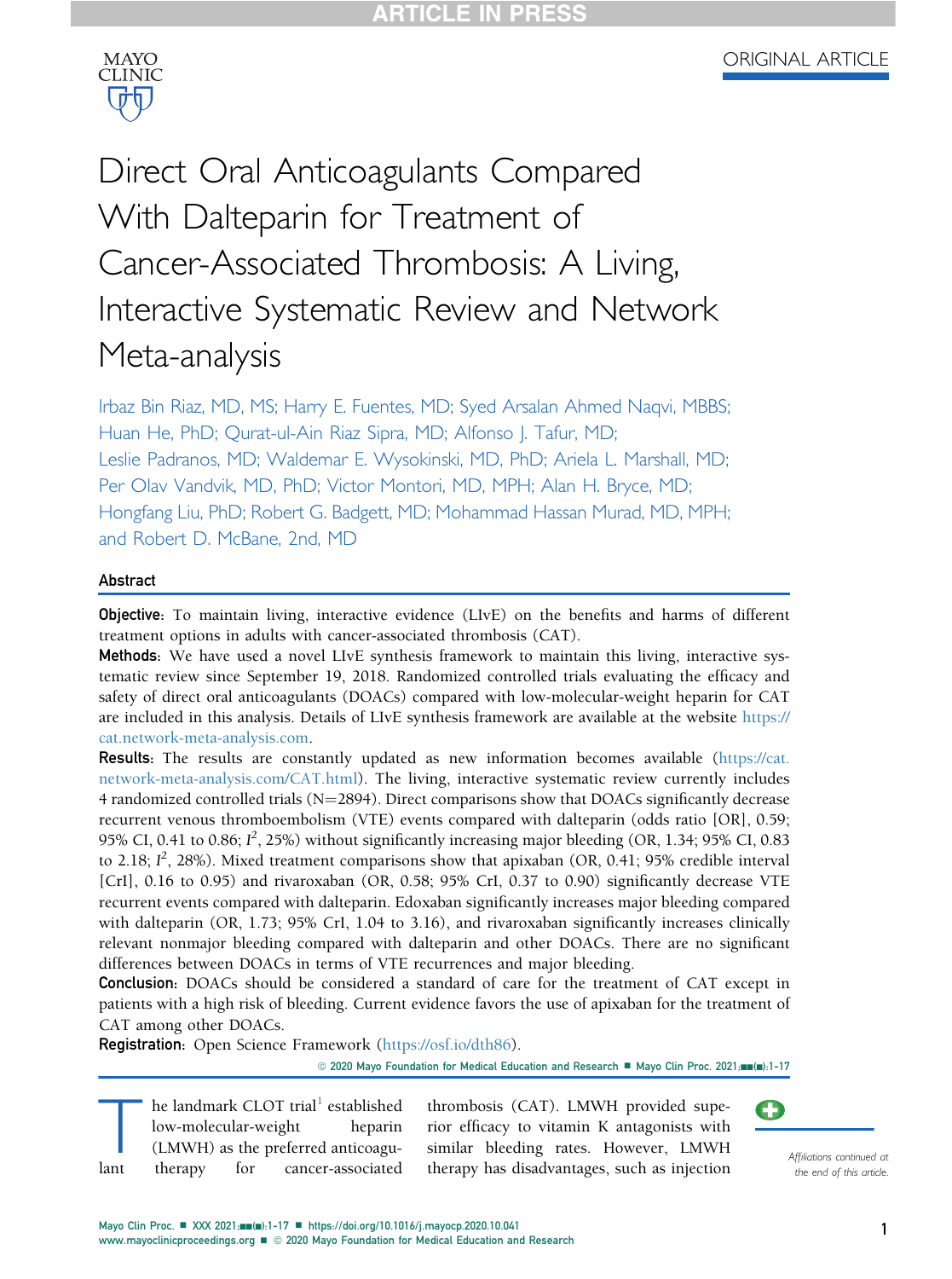site discomfort, ecchymosis, and hematomas; it lowers the quality of life, which leads to poor compliance (median treatment duration of 3.3 months). $^{2}$  $^{2}$  $^{2}$  Direct oral anticoagulants (DOACs) are now considered the standard of care for treatment of venous thromboembolism (VTE) in noncancer patients for several reasons. Limited drug and food interactions, predictable pharmacokinetic and pharmacodynamic properties, rapid onset and offset of action, short halflife, and lack of the need for laboratory monitoring make this class of anticoagulants appealing for both patients and prescribers.<sup>[3](#page-14-2)</sup>

The data related to DOACs for treatment of CAT are rapidly emerging and have challenged LMWH as the preferred option. $2,4-6$  $2,4-6$ We previously published a network metaanalysis<sup> $\delta$ </sup> on treatment of CAT including data from Hokusai VTE, SELECT-D, and ADAM VTE. There are several limitations to the conventional approach of evidence synthesis. In areas with rapidly moving evidence, many systematic reviews and metaanalyses (SRMAs) are outdated as soon as they are published. $8$  There is usually little incentive for the original team to undertake the laborious updating process, and hence a completely new team will try to create (update) an SRMA from scratch. This duplication of effort not only is wasteful but often results in conflicted findings because of subtle differences in design or analysis strategy. Moreover, the presentation of results using conventional static tables and figures limits the depth of information that can be informative to clinicians and evidence users. To overcome these limitations, we developed a living, interactive systematic review (LISR) for treatment of CAT using a living, interactive evidence (LIvE) synthesis framework.

The publication of the Caravaggio trial<sup>[4](#page-14-3)</sup> prompted an updated analysis. Given that contemporary guidelines—released before mature data on apixaban were published-have endorsed the use of rivaroxaban and edoxaban but not apixaban for treatment of  $CAT<sub>1</sub><sup>9</sup>$  $CAT<sub>1</sub><sup>9</sup>$  $CAT<sub>1</sub><sup>9</sup>$  this update to include apixaban is timely and will inform the forthcoming guidelines for treatment of CAT. Hence, we present important details of individual trials (systematic review), the latest evidence for efficacy and safety of DOACs compared with dalteparin (pairwise meta-analysis) across multiple clinically important subgroups, and the comparative effectiveness of different DOACs (network meta-analysis) to help facilitate the choice of agent for treatment of CAT in clinical practice. Furthermore, we continue to maintain this LISR as the results of CANVAS (NCT02744092), CASTA-DIVA (NCT027461 85), PRIORITY (NCT03139487), and CON KO-011 (NCT02583191) are awaited.

#### **METHODS**

#### LIvE Synthesis Framework

We have used a novel LIvE synthesis framework to maintain this LISR to update our previous systematic review and network meta-analysis  $(SRNMA).$ <sup>[10](#page-15-0)</sup> The protocol was retrospectively registered at Open Science Framework [\(https://osf.io/dth86\)](https://osf.io/dth86). This manuscript is reported in accordance with the Preferred Reporting Items for Systematic Reviews and Meta-Analyses (PRISMA) extension statement for network metaanalyses (Supplemental Methods 1, available online at [http://www.mayoclinicproceedings.](http://www.mayoclinicproceedings.org)  $\sigma$ [org\)](http://www.mayoclinicproceedings.org).<sup>[11](#page-15-1)</sup> A detailed description of "living" methods is available on our website [\(https://cat.network-meta-analysis.com](https://cat.network-meta-analysis.com)).

#### Automated Search

The search strategy was designed with the assistance of an experienced medical librarian. The initial search was conducted on September 19, 2018, using standard databases. Subsequently, a living autosearch was created with monthly updates to identify new relevant randomized controlled trials (RCTs). The details of the search strategy and data sources used are provided in the Supplemental Methods 2 (available online at <http://www.mayoclinicproceedings.org>).

#### Semiautomated Study Selection

Randomized controlled trials evaluating the efficacy and safety of DOACs (factor Xa inhibitors including apixaban, rivaroxaban, and edoxaban; direct thrombin inhibitor dabigatran) compared with LMWH for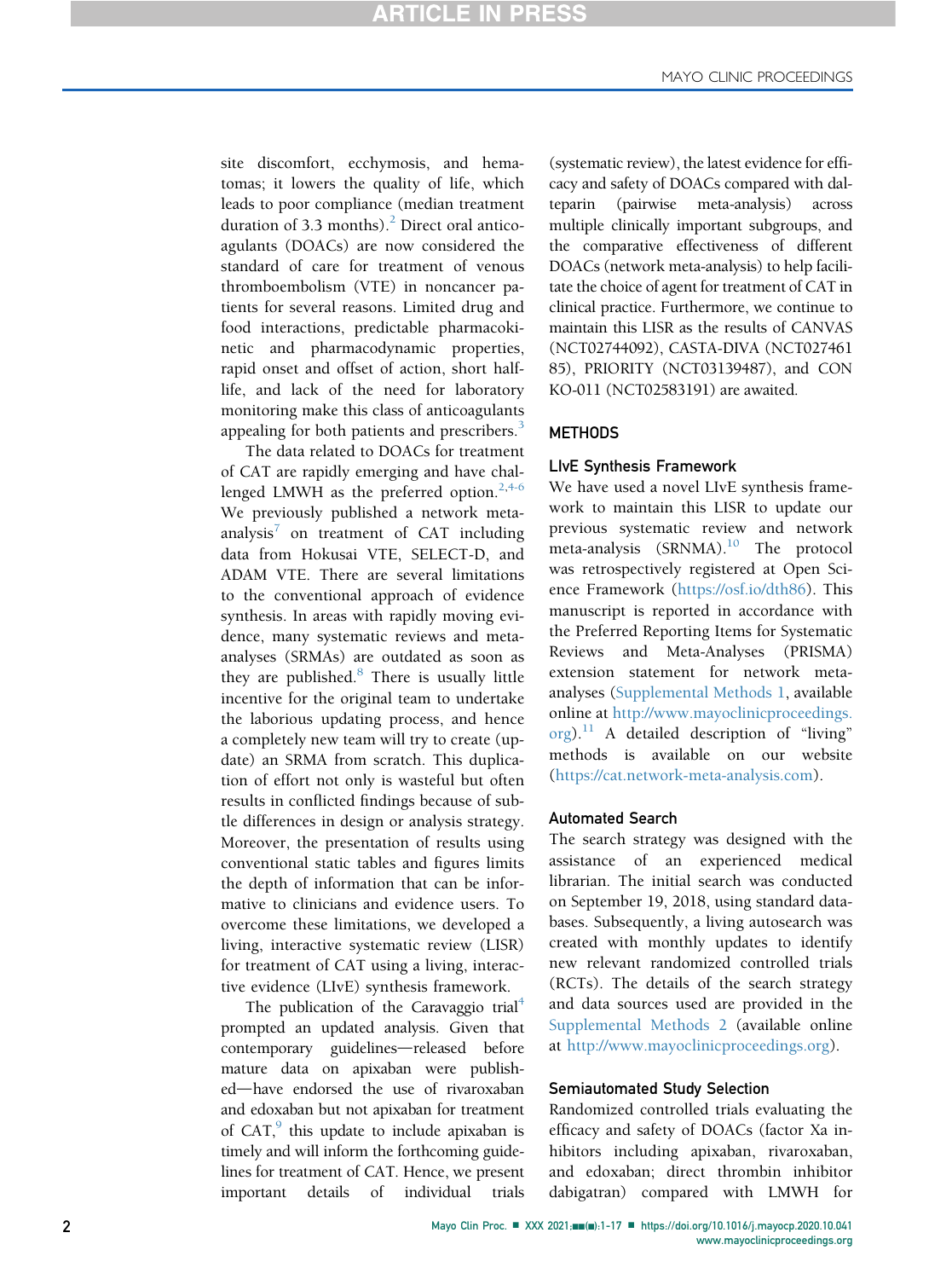CAT were included. Nonrandomized trials and observational studies were excluded.

Citations were initially screened through the conventional pathway using the EndNote software, and the structured results were uploaded to the LIvE platform to create an interactive PRISMA flowchart. Subsequently, citations identified through the automated search were pushed into the central data repository, in which a highly sensitive and a validated machine-learning filter was used to pull out RCTs.<sup>[12](#page-15-2)</sup> Relevant citations were then annotated, screened, and reviewed for inclusion using a Web-assisted rule-based screener on an interactive graphical user interface, the scanner-human-inthe-loop pathway. The living interactive PRISMA is automatically updated to keep record of the study screening and selection process. This process is performed by 2 independent reviewers (I.B.R. and S.A.A.N.), and any disagreement is resolved by discussion and input from a senior author (R.D.M.).

## Semiautomated Data Extraction and Quality Assessment

The data abstraction was initially done manually through the conventional pathway to create an interactive table on the website. The interactive table summarizes the trial characteristics, population characteristics, and main results. Subsequently, the new data were extracted through a Web-assisted rule-based extraction on an interactive graphical user interface, the extractor-human-in-the-loop pathway. The extracted data include the first author's last name, publication year, trial design, type of DOACs, type of LMWH, number of participants in the treatment and control arms, outcomes of interest, mean age of the participants, median treatment duration, follow-up duration, timing of analysis, discontinuation in treatment and control arms, type of cancers included, Eastern Cooperative Oncology Group (ECOG) scores of participants, number of participants with platelet count below 100,000/ mm<sup>3</sup>, and number of participants with creatinine clearance between 30 and 50 mL/min. This process is performed by 2 independent

reviewers (I.B.R. and S.A.A.N.), and any disagreement is resolved by discussion and input from a senior author (R.D.M.).

The major efficacy outcome was recurrent VTE. The major safety outcomes were major bleeding (MB) and clinically relevant nonmajor bleeding (CRNMB). For the Caravaggio trial, MB was in accordance with the European Medicines Agency definition.<sup>[4](#page-14-3)</sup> The other 3 trials used the International Society on Thrombosis and Hemostasis criteria[.2,](#page-14-1)[5](#page-14-7)[,6,](#page-14-8)[13](#page-15-3) Event definitions were provided in the Methods section of the original trials and are outlined in Supplemental Table 1 (available online at [http://www.mayoclinicproceedings.](http://www.mayoclinicproceedings.org) [org\)](http://www.mayoclinicproceedings.org). Other patient-important end points included a composite of VTE and MB (net clinical benefit), fatal bleeding, and all-cause mortality. Odds of MB are further presented by site, including gastrointestinal (GI), genitourinary (GU), and intracranial bleeding.

The Cochrane Collaboration risk of bias assessment tool version 2 is used for evaluating the methodologic quality of the included studies.<sup>[14](#page-15-4)</sup>

#### Automated Data Synthesis

The extracted data were initially uploaded to the analyzer module using a structured format and are now automatically exported from the extractor module to a fully automated analysis module, the analyzer. The analyzer was constructed with a hybrid approach. Functions from Python packages Pandas (version 1.0.3) and NumPy (version 1.18.4) were called for data format conversion and data preprocessing; functions from R packages meta (version 4.11.0), netmeta (version 1.2.0), and BUGsnet (version 1.0.3) were called to carry out automated pairwise meta-analysis, frequentist, and Bayesian network meta-analysis approaches, respectively. The raw analysis results generated through the analyzer were visually enhanced using JavaScript packages D3.js (version 5.15.0) and ECharts (version 4.1.2). The interactive features, such as dynamically updated comparator and measure of effect, were enabled on the basis of Java-Script packages Vue.js (version 2.6.12) and jQuery (version 3.4.1). The detailed description on choice of analytic parameters for this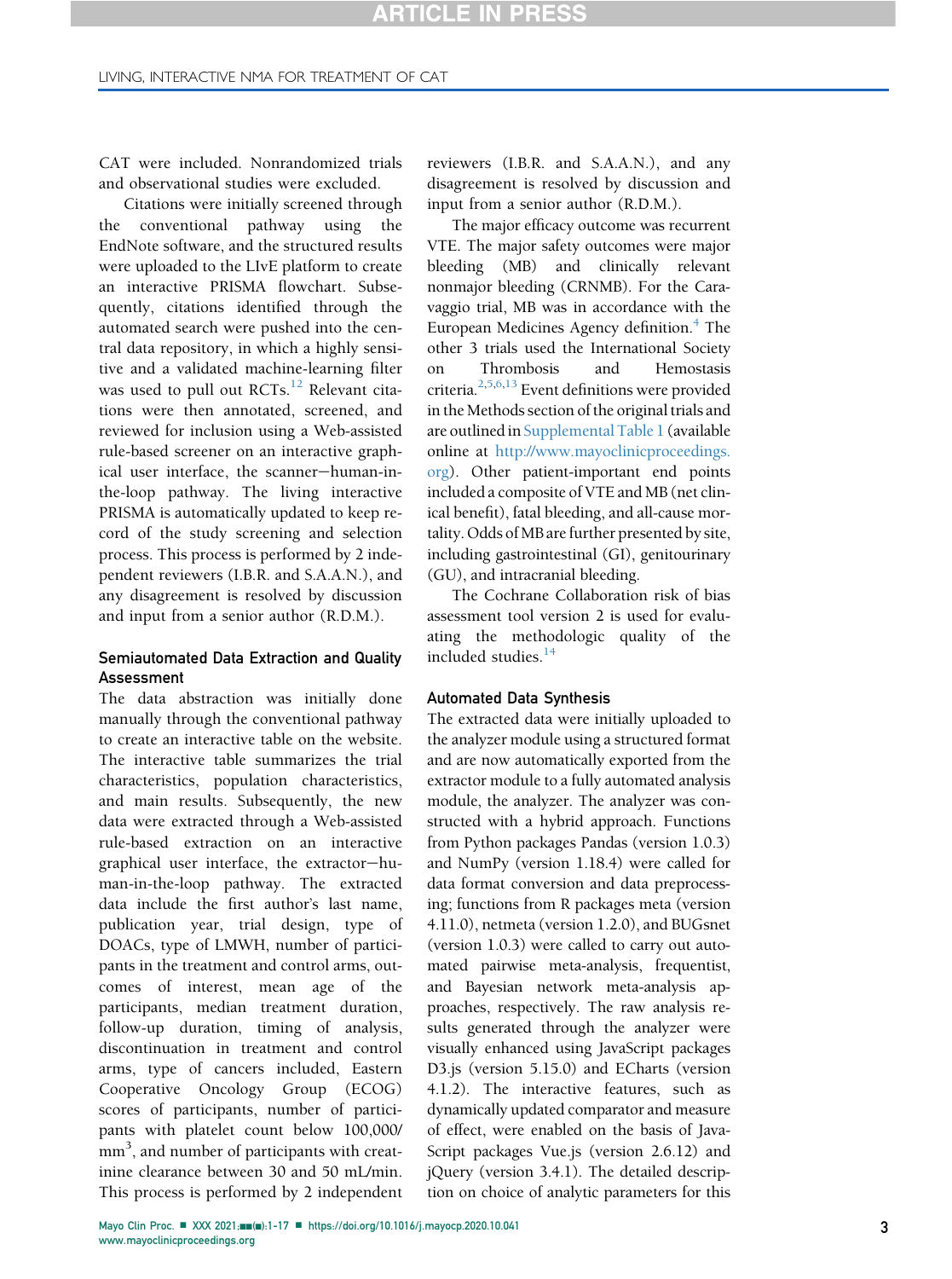living project is provided in the Supplemental Methods 3 (available online at [http://www.](http://www.mayoclinicproceedings.org) [mayoclinicproceedings.org](http://www.mayoclinicproceedings.org)).

Primary Analysis. Direct comparisons were made using conventional pairwise metaanalysis. DerSimonian and Laird (DL) random effects meta-analyses were used to compute weighted mean effect size. Effect sizes were expressed as odds ratio (OR) with their 95% CIs.

Mixed comparisons for each outcome of interest were made using Bayesian network meta-analysis. Markov chain Monte Carlo algorithms were applied to generate estimates with their  $95\%$  credible intervals (CrIs).<sup>[15](#page-15-5)</sup> All networks were generated on the basis of uninformative prior distributions. The fit of random effect and fixed effect models and identification of any potential outliers were carried out a priori using the deviance information criterion and by generating leverage plots. $16-18$  In the setting of a sparse network, a fixed effect model was used as between-study heterogeneity cannot be assessed reliably in such cases.<sup>[19](#page-15-7)</sup> The relative rankings between DOACs for each outcome were assessed using the surface under the cumulative ranking curves based on cumulative posterior probabilities. Rankograms and cumulative distribution plots were generated to give a better visualization of ranking for each outcome. A sensitivity analysis was conducted using a frequentist approach. $^{20}$  $^{20}$  $^{20}$ 

Subgroup and Sensitivity Analyses. The following subgroup analyses were planned a priori subject to availability of data to test for interactions (age  $\geq$ 65 years vs age  $<$ 65 years, male vs female, incidental vs symptomatic VTE, deep venous thrombosis [DVT] vs pulmonary embolism [PE], apixaban vs other DOACs, metastatic vs nonmetastatic cancer, active cancer vs history of cancer, solid vs hematologic cancer, performance status [ECOG] score 2 vs performance status [ECOG] score  $\langle 2, \text{stay in the study } \langle 3 \rangle$ months vs stay in the study  $>3$  months). A formal test of interaction was performed, and the P value of heterogeneity (interaction) was used to establish the significance of differences

between the subgroups. $^{21}$  Sensitivity analyses were planned a priori to check for consistency of results (outcomes reported at 6 months and VTE including only upper and lower extremities). Post hoc sensitivity analyses were performed using the Hartung-Knapp-Sidik-Jonkman (HKSJ) method and by applying Hartung-Knapp (HK) adjustment. $22$ ,

#### Certainty of Evidence

Summary of findings (SoF) tables and evidence profiles were initially constructed manually using the Grading of Recommendations Assessment, Development, and Evaluation (GRADE) approach and used to assess confidence in estimates. $24$  Direct estimates for all outcomes were assessed on risk of bias, inconsistency, indirectness, imprecision, and suspicion of publication bias. Network estimates for VTE, MB, and CRNMB were additionally assessed on incoherence and intransitivity. Now, we have implemented the tabulator module, which generates interactive SoF tables and evidence profiles.

Pairwise Meta-analysis SoF. Relative effect estimates with associated 95% CIs are exported from the analyzer module and translated into absolute effects using assumed comparator risk (either internal or external baseline risk) for each patient-important outcome. Each individual component contributing to certainty of evidence is assessed manually by 2 investigators (I.B.R. and S.A.A.N.) independently, and structured data are uploaded to the tabulator module, which adjudicates the level of certainty (high, moderate, low, and very low) by a rule-based algorithm. Individual cells in the SoF table are interactive and provide additional details when clicked.

Network Meta-analysis SoF. An additional feature for network meta-analysis SoF tables is application of multiple comparisons by dynamic selection of reference treatment (comparator). A color scheme (details on website) indicates certainty of evidence for each comparison, and additional details for each comparison (such as number of RCTs included, number of events/total number of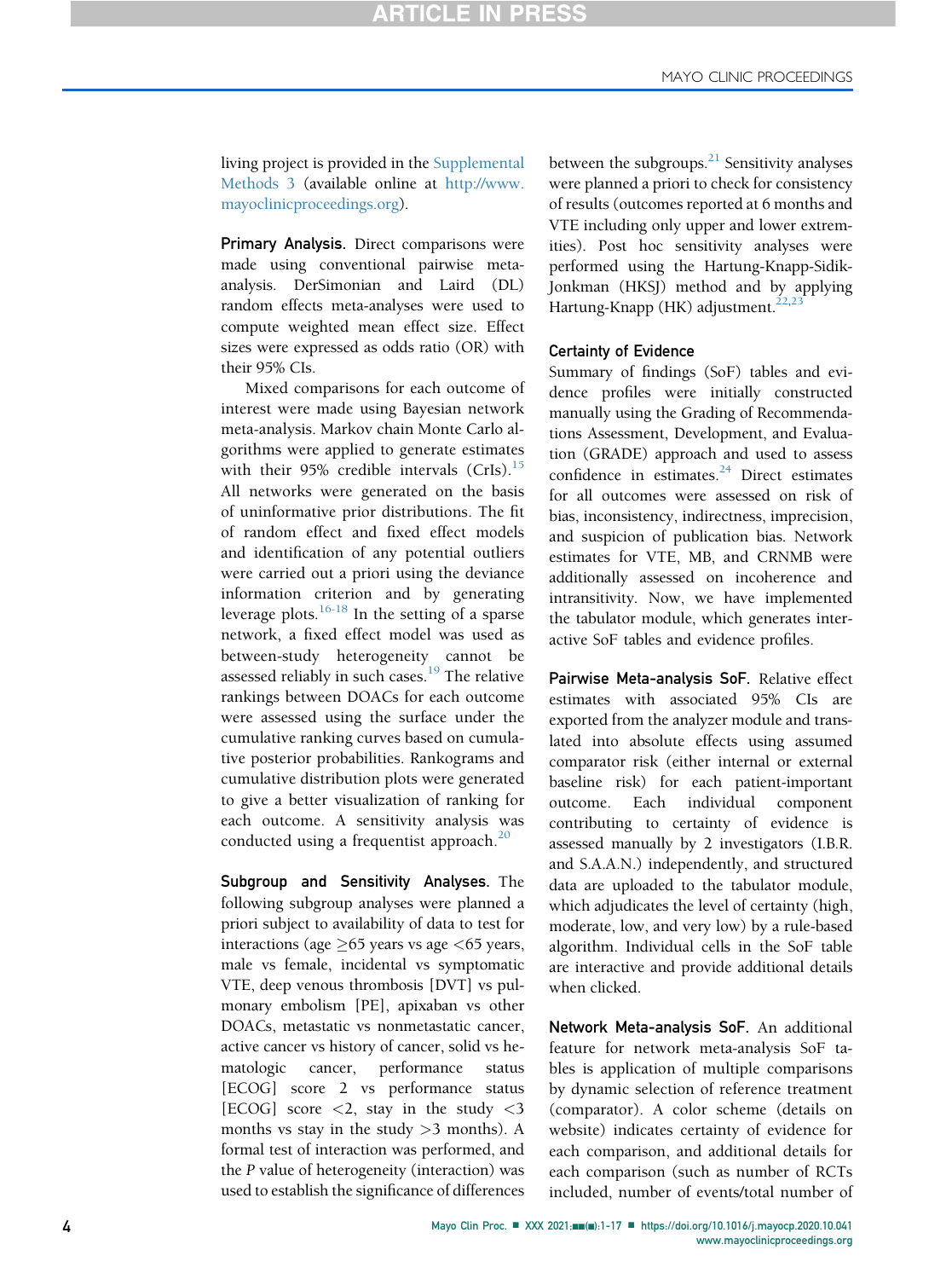### LIVING, INTERACTIVE NMA FOR TREATMENT OF CAT

<span id="page-4-0"></span>

participants in each arm, absolute risk, and absolute risk difference in numbers and percentage points) become available by clicking the corresponding cell.

## Reconciliation Table

A reconciliation table was constructed to reconcile the trials included and conclusions from previous SRMAs comparing DOACs vs LMWH.

# RESULTS

Two relevant citations<sup> $4,25$  $4,25$ </sup> were considered since the publication of our initial meta-analysis through living autosearch.<sup>[7](#page-14-4)</sup> The Caravaggio trial $<sup>4</sup>$  $<sup>4</sup>$  $<sup>4</sup>$  met the inclusion criteria and was</sup>

included in the SRNMA. An update of the SELECT-D trial<sup>25</sup> was excluded because it focused on extended DOAC treatment. A total of 4 RCTs<sup>[2](#page-14-1)[,4-6](#page-14-3)</sup> comparing DOACs with LMWH were included in this SRNMA as shown in [Figure 1.](#page-4-0) The living interactive results of this updated SRNMA are outlined in the form of an interactive table (configurable summary table highlighting the trial and population characteristics), interactive forest plots (configurable plots according to primary, subgroup, and sensitivity analysis), and interactive evidence profiles (configurable tables with multiple filters). The living interactive results are available on our website ([https://cat.network](https://cat.network-meta-analysis.com/CAT.html)[meta-analysis.com/CAT.html\)](https://cat.network-meta-analysis.com/CAT.html).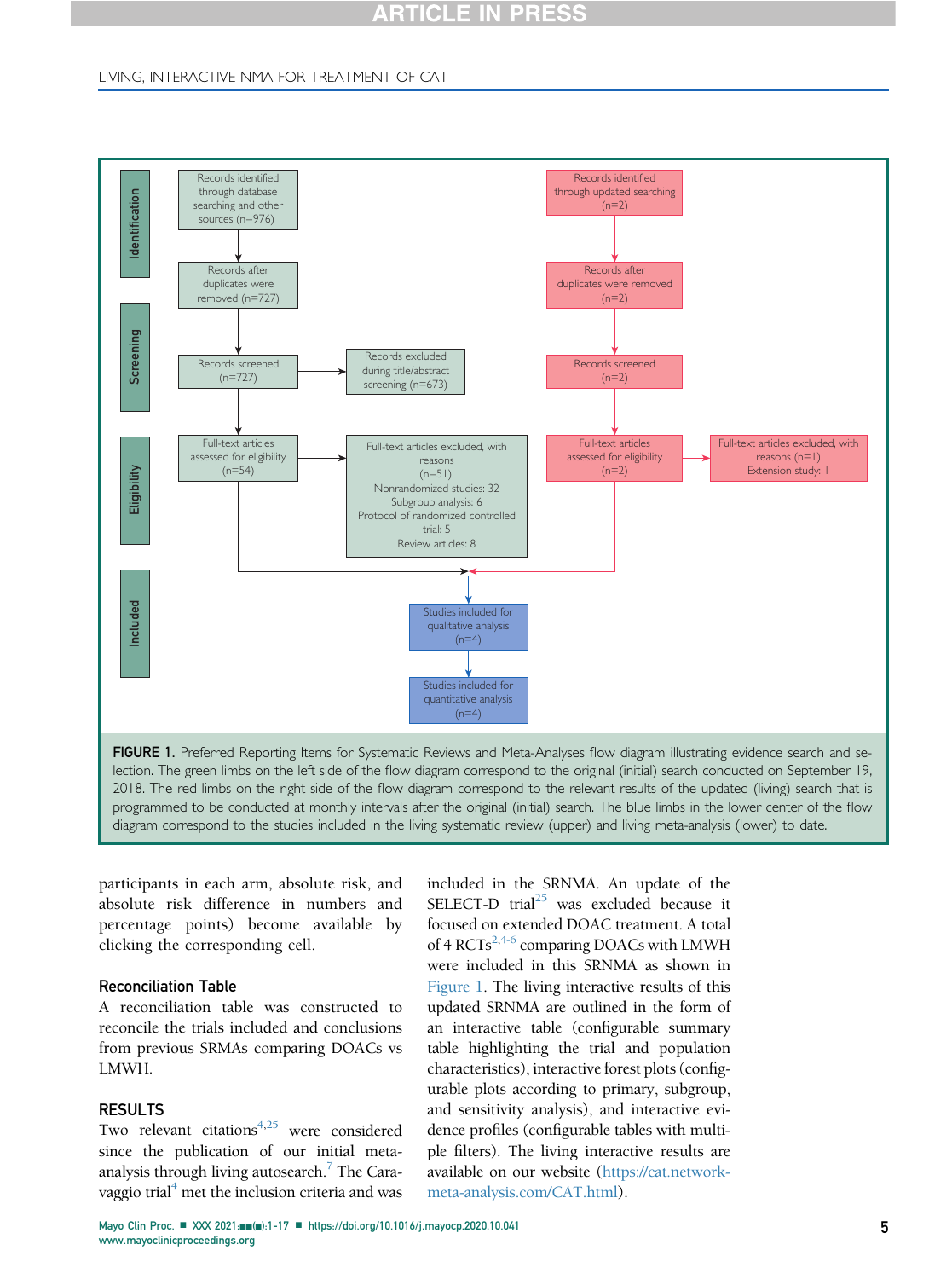#### Trial Characteristics

In total, 4 eligible RCTs  $(N=2894)$ compared DOACs against a common comparator, LMWH (dalteparin 200 IU/kg daily for a month followed by 150 IU/kg daily thereafter), administered subcutaneously. DOAC comparators included edoxa-ban (60 mg once daily),<sup>[5](#page-14-7)</sup> rivaroxaban (15 mg twice daily for 3 weeks followed by 20 mg once daily), $6$  and apixaban (10 mg twice daily for a week followed by 5 mg twice daily)<sup>[2](#page-14-1)[,4](#page-14-3)</sup> for efficacy and safety in patients with CAT [\(Figure 2](#page-6-0)). The treatment dura-tion was 6 months in all trials<sup>[2](#page-14-1)[,4](#page-14-3),[6](#page-14-8)</sup> except the Hokusai VTE trial, $5$  in which it was 6 to 12 months. [Table 1](#page-8-0) outlines the summary of trial characteristics.

#### Population Characteristics

Two trials included both patients with active cancer and patients with a history of cancer<sup>[4](#page-14-3)[,5](#page-14-7)</sup>; the remaining trials included only patients with active cancer. $2,6$  $2,6$  More than one-third of patients  $(n=1122 [38.8\%])$  had DVT only as the qualifying thrombus. Nearly all patients  $(n=2648$  [91.5%]) had solid cancers, and more than half  $(n=1768 [61.1\%])$  had locally advanced or metastatic disease (Appendix Table, available online at [http://www.mayo](http://www.mayoclinicproceedings.org) [clinicproceedings.org](http://www.mayoclinicproceedings.org)). Similarly, more than one-third  $(n=965 [33.3\%])$  of the patients had GI cancer, whereas only about one-sixth of patients  $(n=323 [11.1\%])$  had GU cancer. The most common cancer in the trial arms was colorectal cancer  $(n=545 [18.8\%])$ . The breakdown of the number of each cancer type is provided in Supplemental Table 2 (available online at [http://www.mayo](http://www.mayoclinicproceedings.org) [clinicproceedings.org](http://www.mayoclinicproceedings.org)). About one-fifth  $(n=615 [21.3\%])$  of patients had an ECOG score of 2. Few patients  $(n=121 [4.2\%])$  had a platelet count below 100,000/mm<sup>3</sup>, whereas less than one-tenth  $(n=212 [7.3\%])$  of patients had creatinine clearance between 30 and 50 mL/min.

#### Pairwise Meta-analysis

A total of 214 (7.3%) VTE recurrent events were observed during the trial duration, 82 (5.6%) events in the DOACs arm and 132 (9.1%) events in the dalteparin arm. DOACs significantly decreased VTE recurrences compared with dalteparin (OR, 0.59; 95% CI, 0.41-0.86;  $I^2$ , 25%; Supplemental Figure 1, available online at [http://www.mayoclinic](http://www.mayoclinicproceedings.org) [proceedings.org](http://www.mayoclinicproceedings.org)). A total of 121 (4.2%) MB events occurred, 69 (4.8%) events in the DOACs arm and 52 (3.6%) events in the dalteparin arm. DOACs were not significantly different from dalteparin in terms of MB (OR, 1.34; 95% CI, 0.83 to 2.18;  $I^2$ , 28%; Supplemental Figure 1). A total of 269 (9.2%) CRNMB events were observed, 162 (11.2%) events in the DOACs arm and 107 (7.3%) events in the dalteparin arm. DOACs significantly increased CRNMB events compared with dalteparin (OR, 1.69; 95% CI, 1.13 to 2.42;  $I^2$ , 41%; Supplemental Figure 1). The analysis of major GI and major GU bleeding was limited to 3 trials,  $4-6$ excluding the ADAM VTE trial, $^2$  which reported no MB events. Similarly, in analyzing intracranial bleeding, the ADAM VTE<sup>[2](#page-14-1)</sup> and SELECT- $D^6$  trials were excluded. The results of a pairwise meta-analysis are summarized in [Table 1.](#page-8-0)

#### Subgroup Analysis

All 4 trials with a total of 2894 patients were included in the subgroup analysis involving each study as a unit of analysis, whereas only 2 trials (Hokusai VTE and Caravaggio) $4.5$  $4.5$  reported data on independent subgroups within the studies (Supplemental Figure 2, available online at [http://www.mayoclinicproceedings.](http://www.mayoclinicproceedings.org) [org\)](http://www.mayoclinicproceedings.org). The results of the subgroup analysis are outlined in Supplemental Table 3 (available online at [http://www.mayoclinicproceedings.](http://www.mayoclinicproceedings.org) [org\)](http://www.mayoclinicproceedings.org).

#### Sensitivity Analysis

The results of sensitivity analysis and primary analysis were consistent. The sensitivity analysis, which excluded the ADAM VTE trial, included a total of 2607 patients; additional analysis with outcomes reported at 6 months for all trials included a total of 2894 patients (Supplemental Figure 3, available online at [http://www.mayoclinic](http://www.mayoclinicproceedings.org) [proceedings.org\)](http://www.mayoclinicproceedings.org). Supplemental Table 4 (available online at [http://www.mayoclinic](http://www.mayoclinicproceedings.org)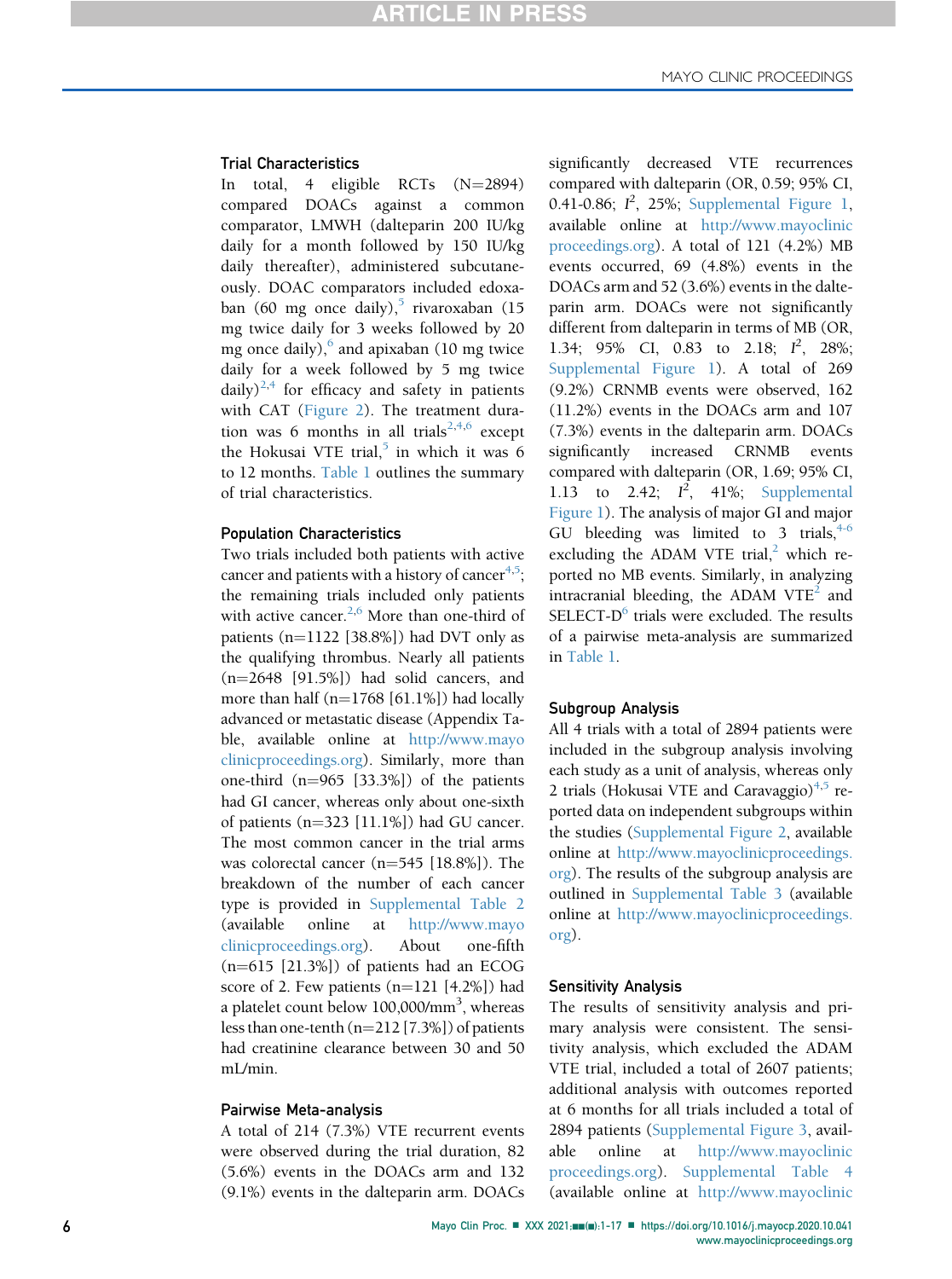#### LIVING, INTERACTIVE NMA FOR TREATMENT OF CAT

<span id="page-6-0"></span>

[proceedings.org](http://www.mayoclinicproceedings.org)) summarizes the results of sensitivity analyses.

#### Network Meta-analysis

Mixed treatment comparisons are reported from a model with the lower deviance information criterion. In case of a sparse network, the fixed effect model is used. The details of fit of both models are provided in Supplemental Table 5 (available online at [http://www.mayoclinicproceedings.org\)](http://www.mayoclinicproceedings.org).

Both rivaroxaban (OR, 0.41; 95% CrI, 0.16 to 0.95) and apixaban (OR, 0.58; 95% CrI, 0.37 to 0.90) significantly decreased VTE recurrence compared with dalteparin. There were no statistically significant differences between the DOACs with regard to reducing VTE recurrence. Both apixaban and rivaroxaban ranked higher than dalteparin. (Supplemental Figure 4, available online at [http://www.](http://www.mayoclinicproceedings.org) [mayoclinicproceedings.org](http://www.mayoclinicproceedings.org)). Edoxaban significantly increased MB compared with dalteparin

(OR, 1.73; 95% CrI, 1.04 to 3.16). However, edoxaban was not significantly different from apixaban (OR, 2.04; 95% CrI, 0.91 to 4.64) and rivaroxaban (OR, 0.93; 95% CrI, 0.93 to 2.94) with regard to MB. Both apixaban and dalteparin ranked higher than edoxaban and rivaroxaban (Supplemental Figure 5, available online at [http://www.mayoclinicproceedings.](http://www.mayoclinicproceedings.org) [org\)](http://www.mayoclinicproceedings.org). Rivaroxaban significantly increased CRNMB compared with dalteparin (OR, 4.09; 95% CrI, 1.79 to 10.59), apixaban (OR, 2.73; 95% CrI, 1.08 to 7.71), and edoxaban (OR, 2.99; 95% CrI, 1.21 to 8.26). Dalteparin was ranked higher than the others and rivaroxaban was ranked the least safe drug in terms of CRNMB (Supplemental Figure 6, available online at [http://www.mayoclinicproceedings.](http://www.mayoclinicproceedings.org) [org\)](http://www.mayoclinicproceedings.org). Apixaban significantly decreased combined VTE recurrence and MB events (net clinical benefit) compared with dalteparin (OR, 0.66; 95% CrI, 0.46 to 0.95). Apixaban did not significantly differ from edoxaban (OR, 0.69; 95% CrI, 0.42 to 1.43) or rivaroxaban (OR, 0.86; 95% CrI, 0.41 to 1.81). Apixaban was ranked higher than the others (Supplemental Figure 7, available online at <http://www.mayoclinicproceedings.org>). No statistically significant comparisons were observed for mortality between DOACs and dalteparin or between the DOACs. DOACs ranked higher than dalteparin (Supplemental Figure 8, available online at [http://www.](http://www.mayoclinicproceedings.org) [mayoclinicproceedings.org\)](http://www.mayoclinicproceedings.org).

#### Certainty of Evidence

The risk of bias of all studies and across all outcomes was low as shown in the risk of bias summary and graph (Supplemental Figure 9, available online at [http://www.mayoclinic](http://www.mayoclinicproceedings.org) [proceedings.org](http://www.mayoclinicproceedings.org)). Publication bias could not be statistically assessed because of a small number of included studies. Network coherence (consistency) assessment was not possible because of a lack of closed loops in our network geometry. Bayesian and frequentist approaches showed similar results. Certainty in evidence for direct estimates such as the reduction in VTE recurrence and increase in MB with DOACs was high and low, respectively. The SoF tables for direct and network estimates are provided in [Table 2](#page-9-0) and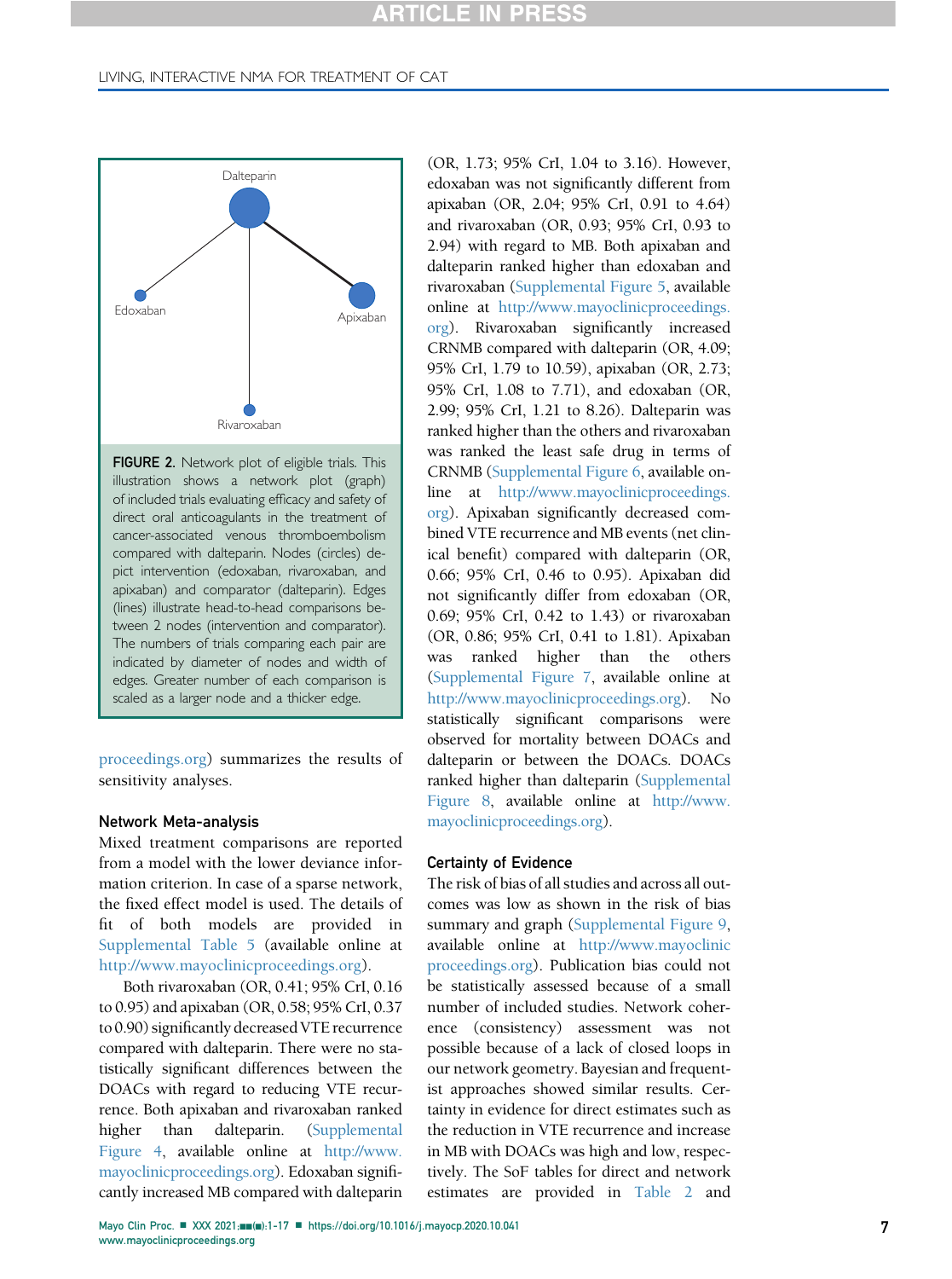[Table 3](#page-11-0), respectively. Evidence maps illustrating harms and benefits of DOACs using direct and network estimates are shown in Appendix Figure 1 (available online at [http://](http://www.mayoclinicproceedings.org) [www.mayoclinicproceedings.org](http://www.mayoclinicproceedings.org)).

# Reconciliation With Previous Systematic Reviews

Reconciliation of trials included and conclusions from previous  $SRMAs^{7,26-30}$  $SRMAs^{7,26-30}$  $SRMAs^{7,26-30}$  $SRMAs^{7,26-30}$  comparing DOACs vs LMWH is illustrated in Appendix Figure 2 (available online at [http://www.](http://www.mayoclinicproceedings.org) [mayoclinicproceedings.org\)](http://www.mayoclinicproceedings.org).

#### **DISCUSSION**

The major findings of this meta-analysis are as follows: cancer patients with acute VTE treated with DOACs experience a decreased rate of VTE recurrence by 41% compared with dalteparin (high certainty); whereas MB rates did not differ between treatment classes (low certainty), CRNMB was more frequent with DOACs compared with dalteparin (moderate certainty); GU bleeds were more frequent with DOACs; and GI bleed, intracranial bleed, fatal bleeding, and mortality rates were similar between groups. Taken together, these data suggest that DOAC therapy may improve efficacy compared with dalteparin without sacrificing safety in many cases. This improved efficacy appears to be particularly evident for apixaban and rivaroxaban, whereas apixaban is the only DOAC that does not increase the risk of MB (seen with edoxaban) and CRNMB (seen with rivaroxaban) compared with dalteparin.Multiple a priori sensitivity and subgroup analyses were conducted to mitigate the differences in clinical trial design and primary end points. The definitions of recurrent VTE and MB differed slightly across the studies but are unlikely to account for significant differences in results. The decreased VTE recurrence with DOACs is consistent across sensitivity analyses (excluding rare site thrombosis for VTE recurrence by excluding data from the ADAM VTE trial and restricting analyses to the ontreatment period by using Hokusai VTE trial data at 6 months) and including multiple subgroups regardless of the type of VTE event (incidental, symptomatic) or location (DVT, PE).

VTE recurrence may carry an increased risk of mortality for cancer patients, particularly if the recurrent event type is a  $PE.^{31,32}$  $PE.^{31,32}$  $PE.^{31,32}$ In this meta-analysis, we show that as a class, DOACs have an efficacy advantage over LMWH. This translates into more than 40% reduction of recurrent thrombosis (OR, 0.59; 95% CI, 0.41 to 0.86). Both apixaban and rivaroxaban stand out as particularly effective agents. Decreased VTE recurrence with DOACs is consistent with previous data.[7](#page-14-4)[,28-30](#page-15-17)[,33-36](#page-15-18) Further subgroup analysis showed that the benefits of DOACs are consistent by type of VTE event (DVT or PE), by presentation (symptomatic vs incidental), and by characteristics of the patient (such as age, cancer stage, or performance status). Whereas the risk of incident and recurrent VTE is likely to vary by tumor type, important future directions must include cancer-specific outcomes both for the initial treatment and for long-term management.<sup>37[,38](#page-15-20)</sup>

Bleeding outcomes, especially in patients with GI and GU malignant neoplasms, are of special interest. $2-6,39$  $2-6,39$  Indeed, these patients tended to have increased bleeding outcomes in both the Hokusai VTE Cancer and SELECT-D trials.<sup>[5](#page-14-7)[,6](#page-14-8)</sup> These outcomes have prompted guidelines to endorse caution in considering DOACs for these types of patients, with a preference for LMWH.<sup>[40-42](#page-15-22)</sup> In this metaanalysis, DOACs did not differ significantly compared with dalteparin in terms of major GI bleeding, but GU bleeding rates were increased. However, the CI around the ORs of GU and GI bleeding is wide, especially for GU bleed, and larger data sets specific to these patients would be welcomed. Another important subset is patients with primary intracranial tumors, with intracranial metastasis, or simply at risk of intracranial hemorrhage. These patients were excluded from participating in the Caravaggio trial, $4$  with limited recruitment in the other 3 trials. $2,5,6$  $2,5,6$  $2,5,6$  It is reassuring that the rates of intracranial bleeding were extremely low overall at 0.3% with no difference between treatment arms. Until further data become available, it is probably safe to consider DOAC therapy for these patients. Subgroup analysis did not identify safety advantages when stratified by age or cancer stage.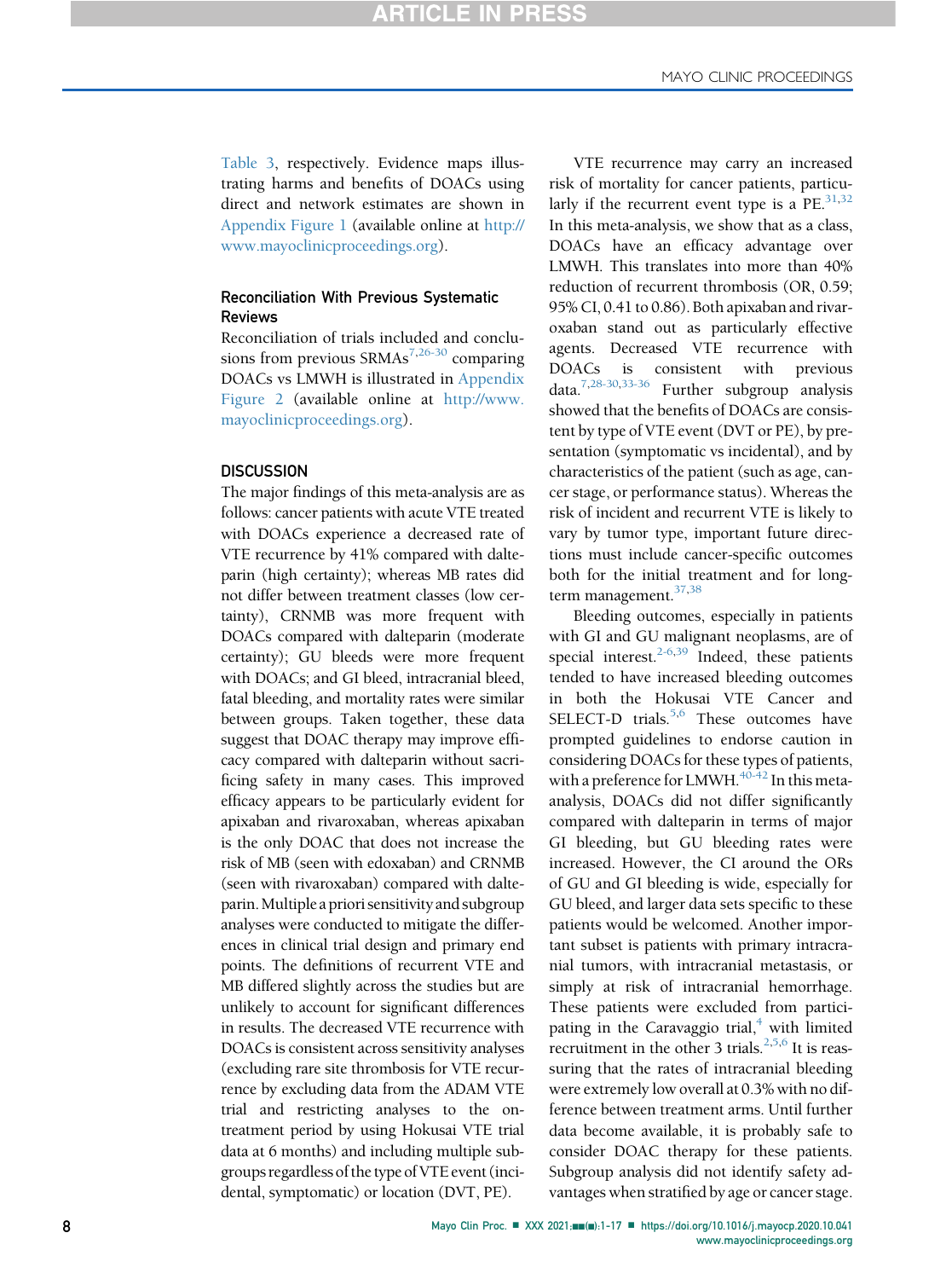<span id="page-8-2"></span><span id="page-8-1"></span>

| ш      |
|--------|
| ı      |
|        |
| I<br>I |
| I      |

<span id="page-8-0"></span>

| Study                                                | TABLE 1. Characteristics of Eligible Trials <sup>a</sup><br>Trial design    | Treatment arm                          | Control arm                 | Treatment<br>arm dose | Control<br>arm dose          | Median<br>treatment<br>duration (mo) | Primary<br>end points                     | Secondary<br>end points | Type of cancers excluded                                                                                                             |
|------------------------------------------------------|-----------------------------------------------------------------------------|----------------------------------------|-----------------------------|-----------------------|------------------------------|--------------------------------------|-------------------------------------------|-------------------------|--------------------------------------------------------------------------------------------------------------------------------------|
| Raskob et al <sup>5</sup><br>Hokusai VTE<br>2018     | Randomized, open-label,<br>noninferiority trial                             | Edoxaban $(n=522)$                     | Dalteparin (n=524) 60 mg qd |                       | 200 IU/kg gd<br>150 IU/kg gd | $6.93^{b}$                           | Composite of NR<br>recurrent<br>VTF or MB |                         | Squamous cell carcinoma<br>Basal cell carcinoma (skin)                                                                               |
| Young et al <sup>6</sup><br>SELECT-D<br>2018         | Randomized, open-label,<br>pilot trial                                      | Rivaroxaban (n=203) Dalteparin (n=203) |                             | 15 mg bid<br>20 mg qd | 200 IU/kg gd<br>150 IU/kg gd | 5.9                                  | Recurrent VTE MB                          | <b>CRNMB</b>            | Squamous cell carcinoma<br>Basal cell carcinoma (skin)                                                                               |
| McBane et al <sup>2</sup><br><b>ADAM VTE</b><br>2020 | Randomized, open-label,<br>superiority trial                                | Apixaban (n=145)                       | Dalteparin $(n=143)$        | 10 mg bid<br>5 mg bid | 200 IU/kg gd<br>150 IU/kg gd | 5.78                                 | MB                                        | <b>CRNMB</b>            | Recurrent VTE Nonmelanoma skin<br>cancers (not specified)                                                                            |
| Angelli et al<br>Caravaggio<br>2020                  | Randomized, investigator-<br>initiated, open-label,<br>noninferiority trial | Apixaban (n=576)                       | Dalteparin (n=579)          | 10 mg bid<br>5 mg bid | 200 IU/kg gd<br>150 IU/kg gd | $5.84^{b}$                           | Recurrent VTE CRNMB<br>MB                 |                         | Primary brain tumors<br>Intracerebral metastases<br>Acute leukemia<br>Squamous cell skin<br>carcinoma<br>Basal cell carcinoma (skin) |

aCRNMB, clinically relevant nonmajor bleeding; MB, major bleeding; n, number of patients in an arm; NR, not reported; VTE, venous thromboembolism.

bMedian treatment duration in months was calculated by dividing the given days by 30.436875.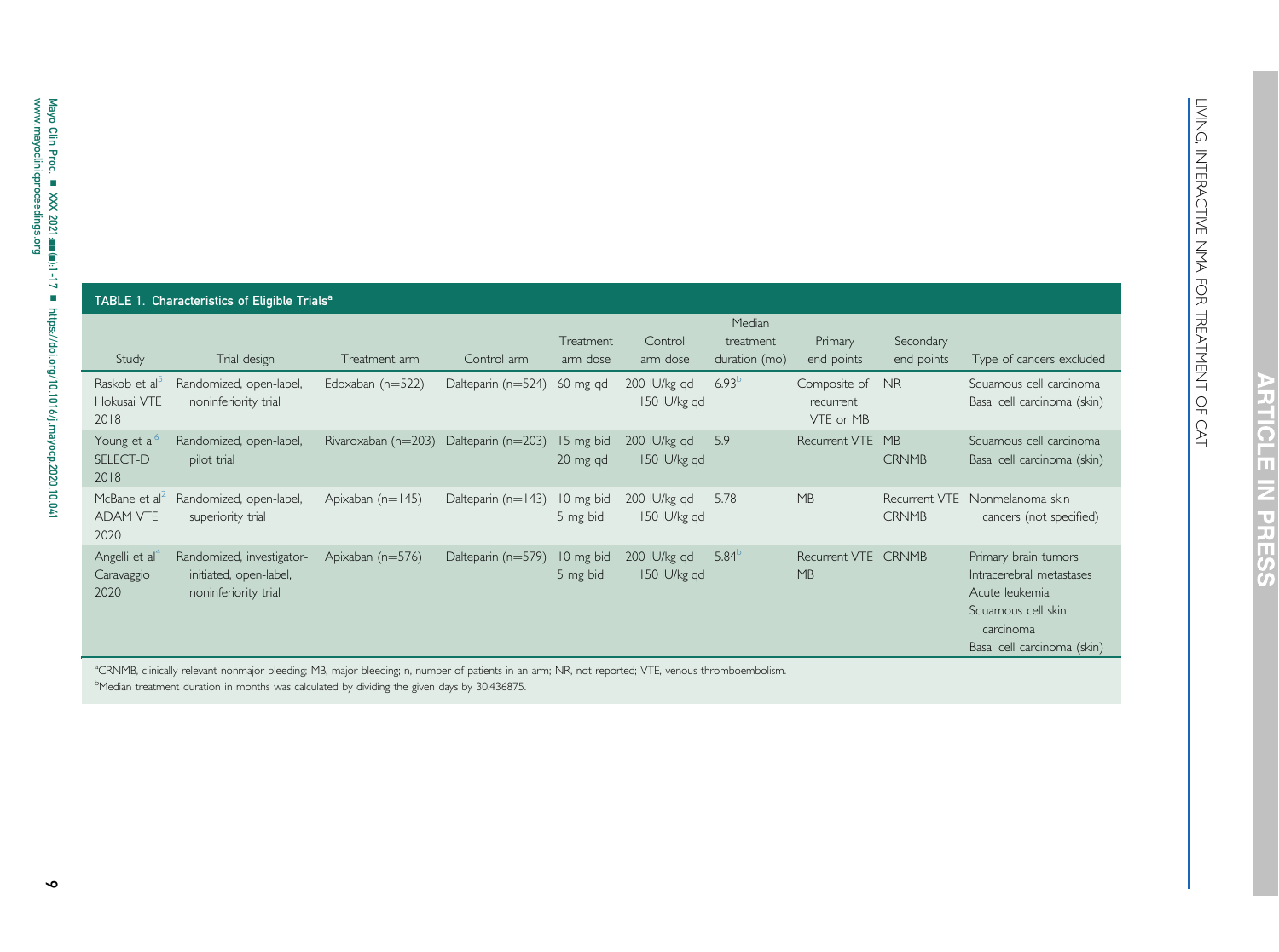<span id="page-9-0"></span>

| TABLE 2. GRADE Summary of Findings Using Pairwise (Direct) Estimates <sup>a,b</sup> |                                                                                     |                 |                      |                                  |                                            |       |                                                            |                          |                       |                                                     |                                                    |
|-------------------------------------------------------------------------------------|-------------------------------------------------------------------------------------|-----------------|----------------------|----------------------------------|--------------------------------------------|-------|------------------------------------------------------------|--------------------------|-----------------------|-----------------------------------------------------|----------------------------------------------------|
|                                                                                     |                                                                                     |                 | Certainty assessment |                                  |                                            |       |                                                            | No. of patients, n/N (%) | <b>Fffect</b>         |                                                     |                                                    |
| No. of<br>studies                                                                   | Study design                                                                        | Risk of<br>bias | Inconsistency        | Indirectness                     | Imprecision                                | Other | <b>DOACs</b>                                               | LMWH (dalteparin)        | Relative (95% CI)     | Absolute (95% CI)                                   | Certainty                                          |
| $\overline{4}$                                                                      | Venous thromboembolism recurrence<br>Randomized trials Not serious Not serious      |                 |                      |                                  | Not serious Not serious                    | None  | 82/1446 (5.7)                                              | 132/1448(9.1)            | OR, 0.59 (0.41-0.86)  | 35 fewer per 1000<br>(from 52 fewer<br>to 12 fewer) | $\oplus \oplus \oplus \oplus$<br>High              |
| $\overline{4}$                                                                      | Major bleeding<br>Randomized trials Not serious Not serious                         |                 |                      |                                  | Not serious Very serious <sup>c</sup> None |       | 69/1446(4.8)                                               | 52/1448 (3.6)            | OR, 1.34 (0.83-2.18)  | 12 more per 1000<br>(from 6 fewer to<br>39 more)    | $\oplus$ $\oplus$ $\odot$<br>Low                   |
| $\overline{4}$                                                                      | Clinically relevant non-major bleeding<br>Randomized trials Not serious Not serious |                 |                      | Not serious Serious <sup>a</sup> |                                            | None  | $162/1446$ (11.2)                                          | 107/1448(7.4)            | OR, 1.65 (1.13-2.42)  | 42 more per 1000<br>(from 9 more to<br>88 more)     | $\oplus$ $\oplus$ $\oplus$<br>Moderate             |
| $\overline{4}$                                                                      | Net clinical benefit<br>Randomized trials Not serious Not serious                   |                 |                      |                                  | Not serious Very serious <sup>c</sup> None |       | 151/1446 (10.4)                                            | 184/1448 (12.7)          | OR, 0.78 (0.53-1.14)  | 25 fewer per 1000<br>(from 55 fewer<br>to 15 more)  | $\oplus$ $\oplus$ $\odot$<br>Low                   |
| Mortality<br>$\overline{4}$                                                         | Randomized trials Not serious Not serious                                           |                 |                      |                                  |                                            |       | Not serious Very serious <sup>c</sup> None 412/1446 (28.5) | 416/1448 (28.7)          | OR, 0.99 (0.79-1.24)  | 2 fewer per 1000<br>(from 46 fewer<br>to 46 more)   | $\oplus$ $\oplus$ $\odot$<br>Low                   |
| 3                                                                                   | Major gastrointestinal bleeding<br>Randomized trials Not serious Not serious        |                 |                      |                                  | Not serious Very serious <sup>e</sup> None |       | 39/1301 (3.0)                                              | 20/1306 (1.5)            | OR, 1.94 (0.96-3.95)  | 14 more per 1000<br>(from I fewer to<br>43 more)    | $\oplus$ 000<br>Very low                           |
| 3                                                                                   | Major genitourinary bleeding<br>Randomized trials Not serious Not serious           |                 |                      |                                  | Not serious Very serious <sup>t</sup> None |       | 10/1301(0.8)                                               | 1/1306(0.1)              | OR, 5.03 (1.08-23.34) | 3 more per 1000<br>(from 0 fewer to<br>17 more)     | $\oplus$ $\oplus$ $\odot$<br>Low                   |
| Fatal bleeding<br>$\overline{2}$                                                    | Randomized trials Not serious Not serious                                           |                 |                      |                                  | Not serious Very serious <sup>e</sup> None |       | 0/1098(0.0)                                                | 4/1103(0.4)              | OR, 0.20 (0.02-1.72)  | 3 fewer per 1000<br>(from 4 fewer to<br>3 more)     | $\oplus$ 000<br>Very low<br>Continued on next page |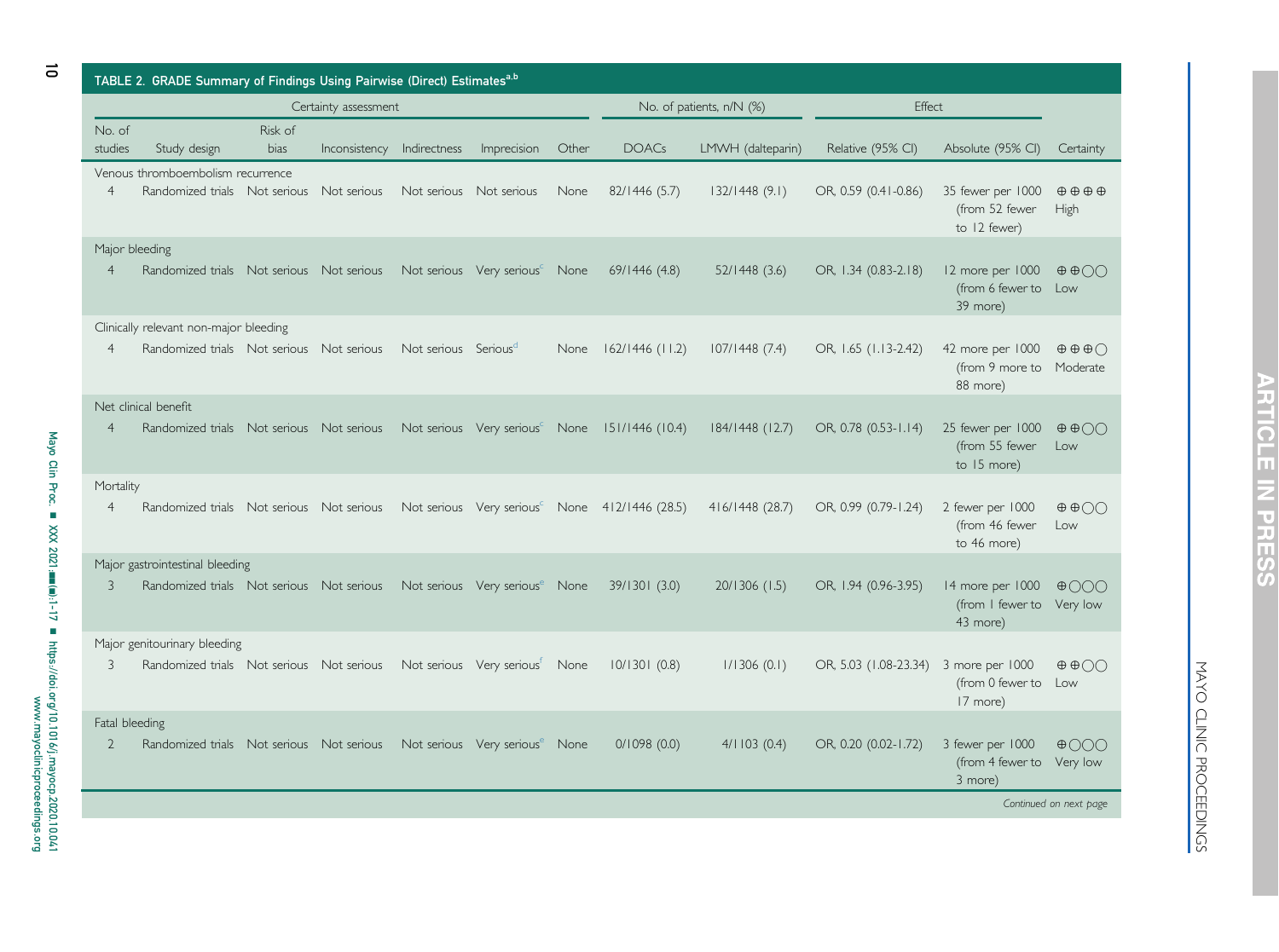| ī             |
|---------------|
| į             |
|               |
| $\frac{1}{2}$ |
|               |
|               |
|               |
|               |
| Ì             |
|               |
|               |
|               |
|               |
|               |
|               |
| Ì             |
| l             |
|               |
|               |
| <br> <br>1    |
| ℷ             |
| Ì             |
| j             |
|               |
|               |
| j             |
|               |
|               |
|               |
| )<br>I        |
|               |
| j<br>֚֚֚֬     |
|               |

<span id="page-10-5"></span><span id="page-10-4"></span><span id="page-10-3"></span><span id="page-10-2"></span><span id="page-10-1"></span><span id="page-10-0"></span>RTICLE

**NARE** 

.<br>S

|                   |                                                                                                                                                                                                        |                 | Certainty assessment    |              |                                            |       |              | No. of patients, n/N (%)                                                                                                                                                       | Effect                                                                                                                                                                                                                                   |                                               |                                  |
|-------------------|--------------------------------------------------------------------------------------------------------------------------------------------------------------------------------------------------------|-----------------|-------------------------|--------------|--------------------------------------------|-------|--------------|--------------------------------------------------------------------------------------------------------------------------------------------------------------------------------|------------------------------------------------------------------------------------------------------------------------------------------------------------------------------------------------------------------------------------------|-----------------------------------------------|----------------------------------|
| No. of<br>studies | Study design                                                                                                                                                                                           | Risk of<br>bias | <b>Inconsistency</b>    | Indirectness | Imprecision                                | Other | <b>DOACs</b> | LMWH (dalteparin)                                                                                                                                                              | Relative (95% CI)                                                                                                                                                                                                                        | Absolute (95% CI)                             | Certainty                        |
|                   | Intracranial bleeding<br>Randomized trials                                                                                                                                                             |                 | Not serious Not serious |              | Not serious Very serious <sup>e</sup> None |       | 2/1098(0.2)  | 6/1103(0.5)                                                                                                                                                                    | OR, 0.40 (0.09-1.77)                                                                                                                                                                                                                     | 3 fewer per 1000<br>(from 5 fewer to Very low | $\oplus$ $\odot$ $\odot$ $\odot$ |
|                   |                                                                                                                                                                                                        |                 |                         |              |                                            |       |              |                                                                                                                                                                                |                                                                                                                                                                                                                                          | 4 more)                                       |                                  |
|                   |                                                                                                                                                                                                        |                 |                         |              |                                            |       |              | <sup>a</sup> DOACs, direct oral anticoagulants; GRADE, Grading of Recommendations Assessment, Development, and Evaluation; LMWH, low-molecular-weight heparin; OR, odds ratio. | <sup>b</sup> This table provides a summary of relative and absolute risks for pairwise (direct) comparisons of DOACs vs LMWH using 4 levels of certainty: high (further research is very unlikely to change our confidence in the estima |                                               |                                  |
|                   | in the estimate of effect and is likely to change the estimate), and very low (very uncertain about the estimate).                                                                                     |                 |                         |              |                                            |       |              |                                                                                                                                                                                | effect), moderate (further research is likely to have an important impact on our confidence in the estimate of effect and may change the estimate), low (further research is very likely to have an important impact on our co           |                                               |                                  |
|                   | Very serious imprecision due to wide confidence intervals that include clinically meaningful benefit and harm.                                                                                         |                 |                         |              |                                            |       |              |                                                                                                                                                                                |                                                                                                                                                                                                                                          |                                               |                                  |
|                   | <sup>d</sup> Serious imprecision due to wide confidence intervals.<br><sup>e</sup> Very serious imprecision due to very wide confidence intervals that include clinically meaningful benefit and harm. |                 |                         |              |                                            |       |              |                                                                                                                                                                                |                                                                                                                                                                                                                                          |                                               |                                  |
|                   | Very serious imprecision due to very wide confidence intervals.                                                                                                                                        |                 |                         |              |                                            |       |              |                                                                                                                                                                                |                                                                                                                                                                                                                                          |                                               |                                  |
|                   |                                                                                                                                                                                                        |                 |                         |              |                                            |       |              |                                                                                                                                                                                |                                                                                                                                                                                                                                          |                                               |                                  |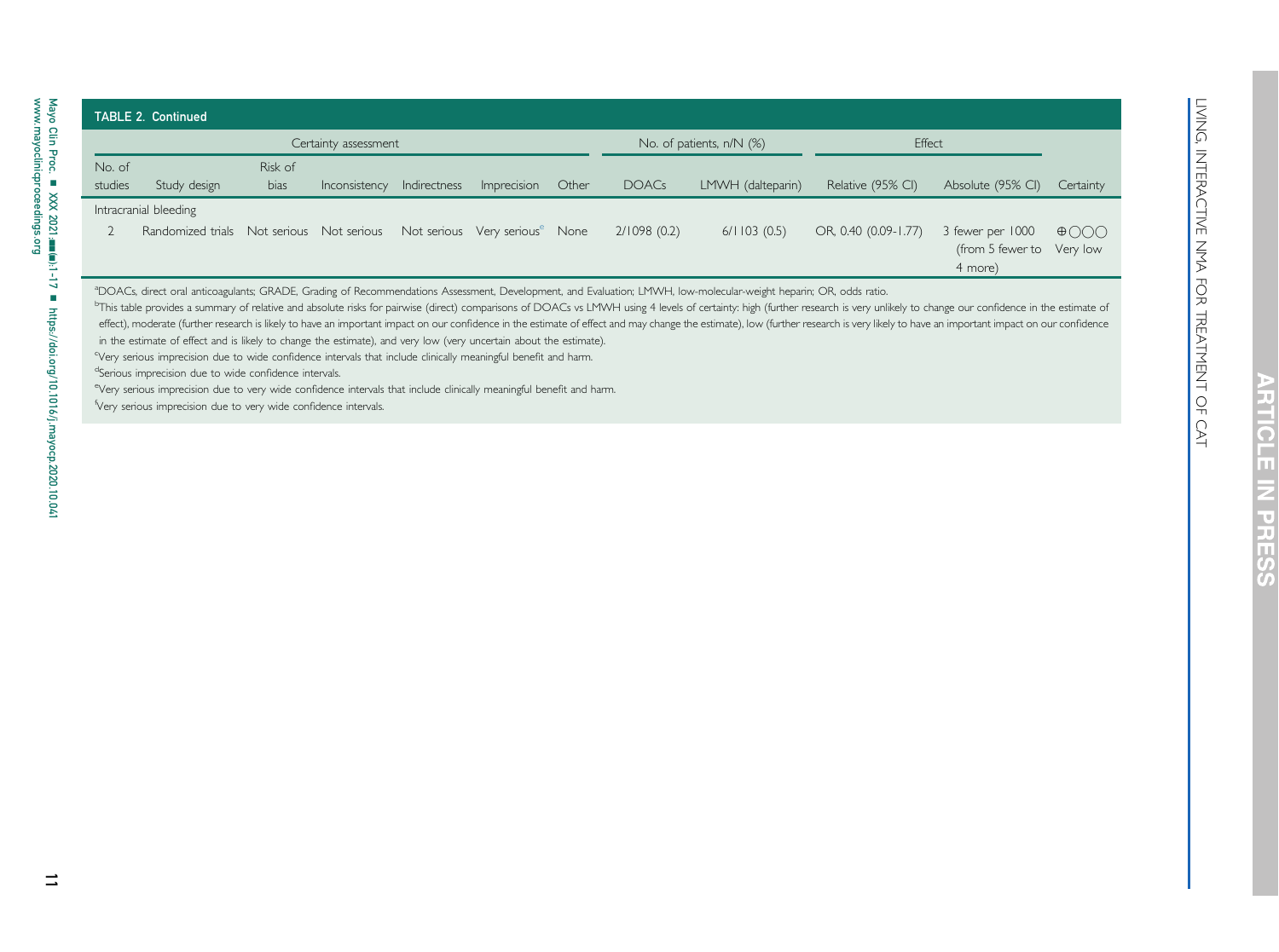<span id="page-11-7"></span><span id="page-11-6"></span><span id="page-11-5"></span><span id="page-11-4"></span><span id="page-11-3"></span><span id="page-11-2"></span><span id="page-11-1"></span>

| ı<br>٠<br>п<br>۱                |
|---------------------------------|
| R                               |
| Ш                               |
| $\Box$                          |
| ۰<br>п<br>المنابعين<br>$-11.11$ |

<span id="page-11-0"></span>

| TABLE 3. GRADE Summary of Findings Using Network Estimates <sup>a,b</sup> |                                               |                                              |                                                      |                                               |                                      |                                                   |  |
|---------------------------------------------------------------------------|-----------------------------------------------|----------------------------------------------|------------------------------------------------------|-----------------------------------------------|--------------------------------------|---------------------------------------------------|--|
|                                                                           |                                               |                                              | <b>DOACs</b>                                         |                                               |                                      |                                                   |  |
| <b>LMWH</b>                                                               | Edoxaban                                      |                                              | Rivaroxaban                                          |                                               | Apixaban                             |                                                   |  |
| <b>Venous thromboembolism recurrence</b>                                  |                                               |                                              |                                                      |                                               |                                      |                                                   |  |
| Trial duration: 6 to 12 months                                            |                                               |                                              |                                                      |                                               |                                      |                                                   |  |
| Dalteparin                                                                | OR, 0.67 (0.44-1.02)                          | 28 fewer per 1000<br>(49 fewer to 2<br>more) | OR, 0.41 (0.16-0.95)                                 | 52 fewer per 1000<br>(75 fewer to 4<br>fewer) | OR, 0.58 (0.37-0.90)                 | 36 fewer per 1000<br>$(55$ fewer to $8$<br>fewer) |  |
| 91 per 1000 <sup>g</sup>                                                  | $\bullet$ O O Low <sup>c</sup>                |                                              | $\bullet\bullet\bullet\bullet$ Moderate <sup>d</sup> |                                               | eeee High                            |                                                   |  |
| Rank 4                                                                    | Rank 3                                        |                                              | Rank                                                 |                                               | Rank 2                               |                                                   |  |
|                                                                           | Based on 1046 participants (1 RCT)            |                                              | Based on 406 participants (1 RCT)                    |                                               | Based on 1442 participants (2 RCTs)  |                                                   |  |
| <b>Major bleeding</b><br>Trial duration: 6 to 12 months                   |                                               |                                              |                                                      |                                               |                                      |                                                   |  |
| Dalteparin                                                                | OR, 1.78<br>$(1.04 - 3.16)$                   | 26 more per 1000<br>(1 more to 69<br>more)   | OR, 1.93 (0.71-5.80)                                 | 31 more per 1000<br>(10 fewer to<br>142 more) | OR, 0.88 (0.48-1.58)                 | 4 fewer per 1000<br>(18 fewer to 20<br>more)      |  |
| 36 per 1000 <sup>g</sup>                                                  | $\bullet\bullet\bullet$ Moderate <sup>c</sup> |                                              | $\bullet$ O O O Very low <sup>e</sup>                |                                               | $\bullet$ O O Low <sup>e</sup>       |                                                   |  |
| Rank 2                                                                    | Rank 4                                        |                                              | Rank 3                                               |                                               | Rank I                               |                                                   |  |
|                                                                           | Based on 1046 participants (1 RCT)            |                                              | Based on 406 participants (1 RCT)                    |                                               | Based on 1442 participants (2 RCTs)  |                                                   |  |
| Clinically relevant nonmajor bleeding<br>Trial duration: 6 to 12 months   |                                               |                                              |                                                      |                                               |                                      |                                                   |  |
| Dalteparin                                                                | OR, 1.37 (0.95-1.98)                          | 25 more per 1000<br>(3 fewer to 63<br>more)  | OR, 4.09 (1.79-10.59)                                | 172 more per<br>1000 (51 more<br>to 384 more) | OR, 1.50 (1.00-2.27)                 | 33 more per 1000<br>(0 fewer to 79<br>more)       |  |
| 74 per 1000 <sup>g</sup>                                                  | $\bullet$ O O Low <sup>c</sup>                |                                              | $\bullet$ O O Low                                    |                                               | $\bullet$ O $\circ$ Low <sup>c</sup> |                                                   |  |
| Rank I                                                                    | Rank 2                                        |                                              | Rank 4                                               |                                               | Rank 3                               |                                                   |  |
|                                                                           | Based on 1046 participants (1 RCT)            |                                              | Based on 406 participants (1 RCT)                    |                                               | Based on 1442 participants (2 RCTs)  |                                                   |  |

<sup>a</sup>DOACs, direct oral anticoagulants; GRADE, Grading of Recommendations Assessment, Development, and Evaluation; LMWH, Iow-molecular-weight heparin; OR, odds ratio; RCT, randomized controlled trial. <sup>b</sup>This table provides a summary of relative and absolute risks for mixed treatment comparisons of DOACs vs LMWH derived from Bayesian network meta-analysis using 4 levels of certainty: high (further research is very unlik change our confidence in the estimate of effect), moderate (further research is likely to have an important impact on our confidence in estimate of effect and may change the estimate), low (further research is very likely important impact on our confidence in the estimate of effect and is likely to change the estimate), and very low (very uncertain about the estimate).

<sup>c</sup>Serious imprecision due to wide confidence intervals that include clinically meaningful benefit and harm.

dSerious imprecision due to wide confidence intervals.

eVery serious imprecision due to very wide confidence intervals that include clinically meaningful benefit and harm.

<sup>f</sup>Very serious imprecision due to very wide confidence intervals.

<sup>g</sup>The absolute baseline risk with dalteparin for each outcome was calculated by averaging the absolute baseline risk with dalteparin compared with each treatment.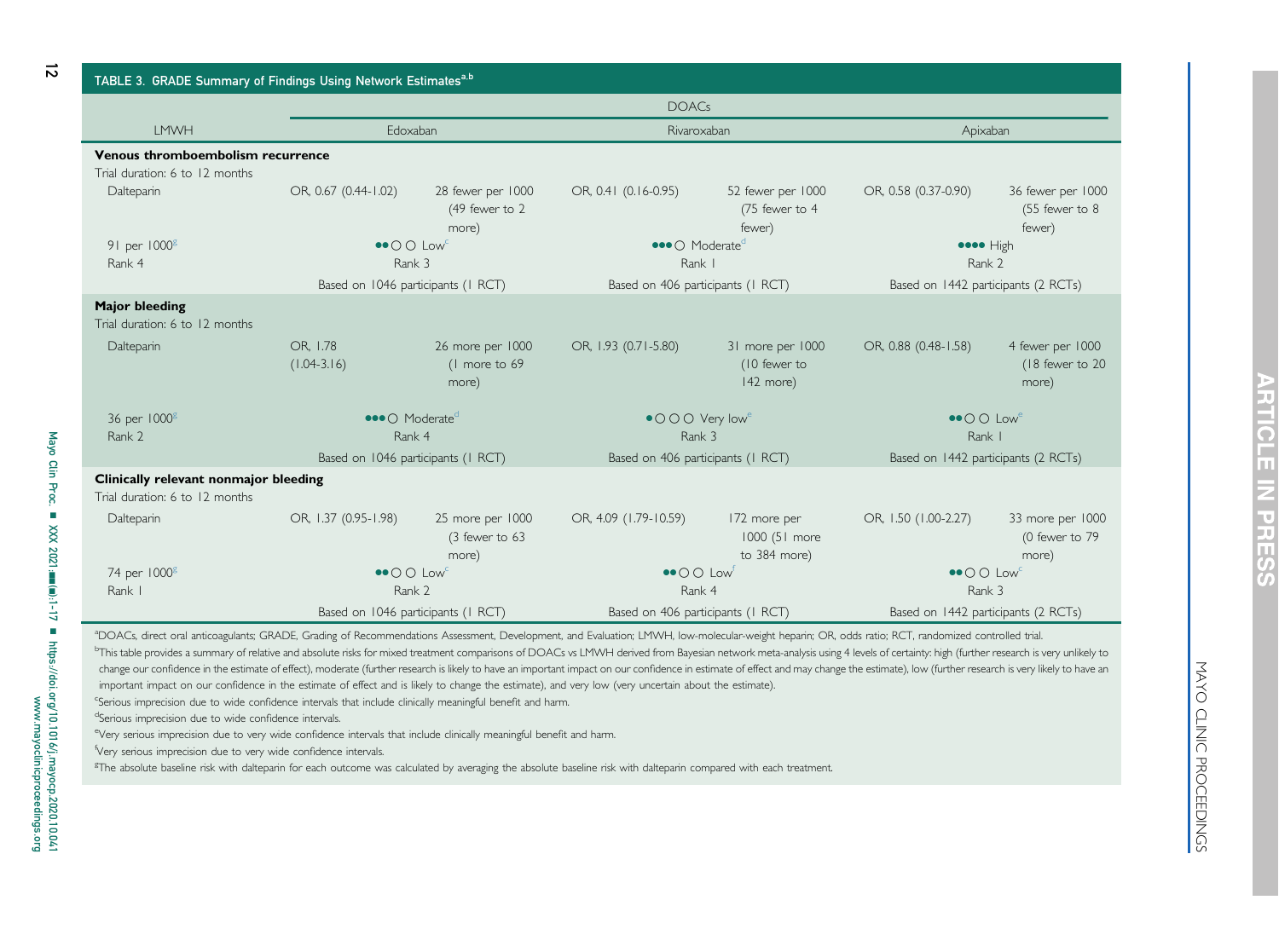Last, fatal bleeding was also infrequent with an overall rate of 0.3%, which did not differ by treatment. In considering bleeding as an outcome, intracranial bleeding and fatal bleeding are foremost on the minds of patients, their families, and providers. $43$  The low rates are therefore reassuring and should help discussion and decision-making efforts.

The increase in CRNMB by 65% with the use of DOACs deserves consideration. Although neither major nor life-threatening, this type of bleeding can result in anticoagulation interruptions, possibly increasing the risk of subsequent thrombosis recurrence. Inconvenience and resource utilization are other variables to consider. In the 4 clinical trials,  $2,4-6$  $2,4-6$  each of the DOACs increased the rate of this event relative to dalteparin. How this type of event should be factored into management decision-making is complex and difficult to know with certainty. Patients experiencing CRNMB events may have an increased propensity for MB events in the future. Extremes of weight and drug interactions with cancer treatment are other situations that warrant caution with the use of DOACs.<sup>[43-45](#page-15-23)</sup>

Thrombotic outcomes increase mortality in cancer patients and are the second most common cause of death after cancer progression.<sup>46</sup> To date, there has not been an anticoagulation strategy shown to improve mortality rates.[1](#page-14-0)[,29](#page-15-25)[,30,](#page-15-26)[47-49](#page-15-27) The DOAC trials are not unique in this finding.<sup>2,[4-6](#page-14-3)</sup> Whereas there were mortality differences across trials, these rates did not differ within any specific trial whether patients received a DOAC or dalteparin. The reason for neutral survival outcomes is not readily apparent and does not appear to be explained by differences in either VTE recurrence or MB rates. It is possible that cancerassociated VTE portends a more aggressive tumor that may not be affected by anticoagulation therapy alone. The lack of overall mortality benefit despite lower VTE recurrence and fatal bleeds may not be surprising, given the high risk of death from advanced cancer. Individual patient meta-analysis focusing on patients with localized risk of cancer with longer follow-up may be insightful, but it may be limited by lack of power to detect such a difference. Future trials devoted to specific tumor types

may be able to tease out survival differences that are not apparent in the current data set.

The results of our primary analysis are consistent with those of Giustozzi et  $al<sup>27</sup>$  but differ from those of Mulder et al. $^{26}$  Whereas our results are consistent with those of Giustozzi et al, $27$  this analysis has several advantages, such as use of the GRADE approach, additional sensitivity analyses to harmonize the definition of VTE and timing of analysis, and true subgroup analysis with formal statistical testing to test for interactions as opposed to concluding a difference in effect in distinct subgroups on the basis of differences in the level of statistical significance within subgroups, which can be misleading.<sup>21</sup> The results of our direct SRMA differ from those of Mulder et al, $^{26}$  which reported that DOACs neither significantly reduce the risk of VTE nor increase the risk of bleeding. This is an intriguing example of how the choice of studies included, time point of treatment (on treatment vs follow-up), and estimator used in a random effects model (DL vs Sidik-Jonkman) and application of HK adjustment can alter the significance of mean effect size and subsequently influence clinical decision-making, which relies heavily on the paradigm of statistical significance. Whereas the HKSJ method or simply applying HK adjustment has been proposed as a more robust method, especially with a small number of studies, DL continues to be the most popular approach to conduct random effects meta-analysis. Nevertheless, the HKSJ method or HK adjustment produces CIs wider than those from the DL procedure with a substantial improvement in coverage accuracy.[21-23,](#page-15-9)[50](#page-16-0)[,51](#page-16-1) An evidence map, illustrating differences in direct estimates when different estimation methods are used, is shown in Supplemental Figure 10 (available online at <http://www.mayoclinicproceedings.org>).

The choice of DOACs is not an easy decision in the absence of direct clinical trial evidence. Both apixaban and rivaroxaban significantly reduce the risk of VTE recurrence compared with dalteparin. Both rivaroxaban and edoxaban appear to increase bleeding outcomes, which was not seen with apixaban. Balancing bleeding and thrombotic outcomes through an assessment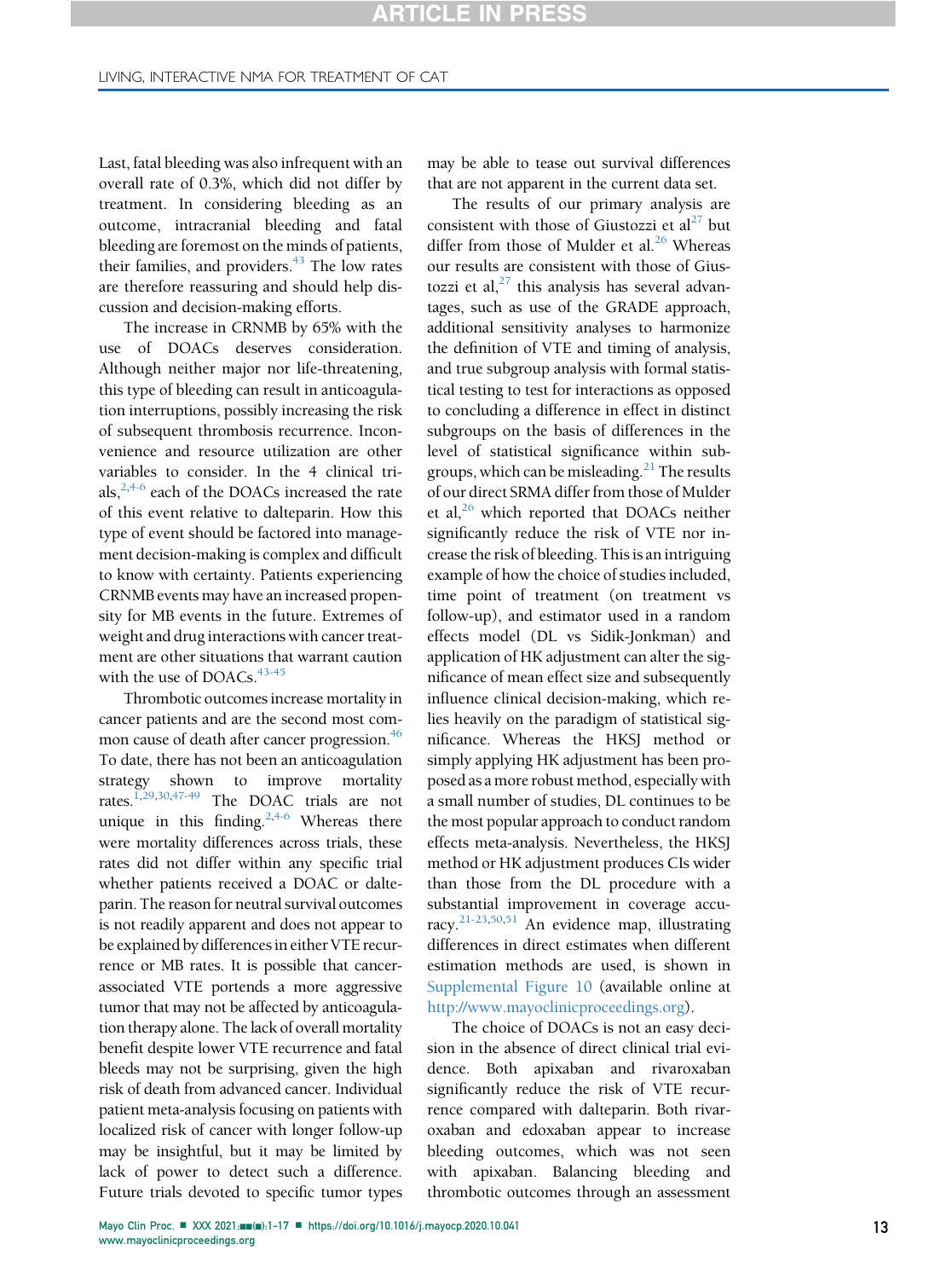of net clinical benefit will be important for future comparisons. On the basis of the available data, we have either low or very low confidence in the certainty of these estimates based on low precision for a specific DOAC choice ([Tables 2](#page-9-0) and [3](#page-11-0)).

The included trials<sup>[2,](#page-14-1)[4-6](#page-14-3)</sup> were a fair representation of patients with localized and metastatic disease and are therefore a reasonable representation of real-world clinical practice. There are a few caveats where we have limited data to inform clinical practice. It is important to highlight clinical criteria for which patients were excluded from trial participation. First, we have limited data regarding the treatment of atypical VTE (upper extremity, cerebral venous sinus, and splanchnic veins). Only 1 trial included these indications as the qualifying thrombus. $<sup>2</sup>$  $<sup>2</sup>$  $<sup>2</sup>$  Second, these data do not include</sup> populations of pediatric patients. Third, all patients with poor performance status (ECOG status >2) were excluded. Only about onefifth  $(n=615)$  of patients had an ECOG score of 2, and patients with higher scores were excluded. Fourth, we do not know what to do with patients with limited life expectancy. Most trials excluded those patients expected to live less than 2 or 3 months. Fifth, we do not know how prolonged pretreatment with other anticoagulants affects either safety or efficacy outcomes. Sixth, we have limited information for cancer patients who have undergone adjunctive therapies, including inferior vena cava filter placement, thrombolysis, and mechanical thrombectomies. Seventh, these combined data provide no guidance for patients with cancer who have coexistent severe liver or kidney disease. Eighth, the interaction between cancer and heparin-induced thrombocytopenia is unexplored. Ninth, there are cancer patients who have suffered VTE but also have atrial fibrillation, mechanical heart valves, or prosthetic cardiovascular grafts who require anticoagulants for other reasons. Whether these patients would be better served with warfarin is not clear as there has been no head-to-head trial of DOACs with warfarin in cancer patients. Clearly, patients with mechanical heart valves deserve special attention.<sup>43</sup>

An additional area of interest is the patient with cancer and secondary antiphospholipid antibody syndrome. Recent trials have raised concern for the use of rivaroxaban and antiphospholipid syndrome, yet the interaction between antiphospholipid syndrome and can-cer and VTE is unclear.<sup>52[,53](#page-16-3)</sup> We have limited information about the management of patients with severe thrombocytopenia. Less than 10% of patients with thrombocytopenia (defined by platelet count of  ${<}100{,}000/\mathrm{mm}^3$ ) and patients with borderline creatinine clearance (30-50 mL/min) were included in the trials,  $2,4,5$  $2,4,5$  $2,4,5$  except the SELECT-D, $6$  which did not report the number of patients with thrombocytopenia and borderline creatinine clearance. Last, effect modification by the type of solid tumor, renal failure, and body mass index could not be assessed because of unavailability of outcome data based on these parameters.

This analysis was limited by a small number of trials and examination of only study-level data. The small number of trials precluded the formal assessment of publication bias and consistency and led to imprecision (wide CIs); a network with sparse direct evidence and lack of consistent reporting for results by subgroups led to decreased credibility of subgroup analysis. Similarly, ranking probabilities are not reliable and should be interpreted on the basis of their congruence with pairwise ORs.<sup>[54](#page-16-4)</sup> The key outcomes (recurrent VTE and MB) with slightly different definitions were meta-analyzed. However, sensitivity analyses were consistent with primary analyses, and subtle differences are unlikely to result in a change of conclusions. In the direct analysis, we assumed that all DOACs are comparable and meta-analyzed DOACs as a single group. However, to overcome this limitation, we conducted a network meta-analysis. It was assumed that dalteparin is representative of all LMWH products. However, these results may not be translated to other LMWH preparations. Indeed, trials of enoxaparin and tinzaparin did not show superiority over warfarin for this indication<sup>[47-49](#page-15-27)[,55](#page-16-5)</sup> (Supplemental Table 6, available online at [http://www.](http://www.mayoclinicproceedings.org) [mayoclinicproceedings.org](http://www.mayoclinicproceedings.org)). Therefore, indirectness should be considered in applying the results in clinical practice. The strengths of this analysis include using the GRADE approach to summarize the evidence for each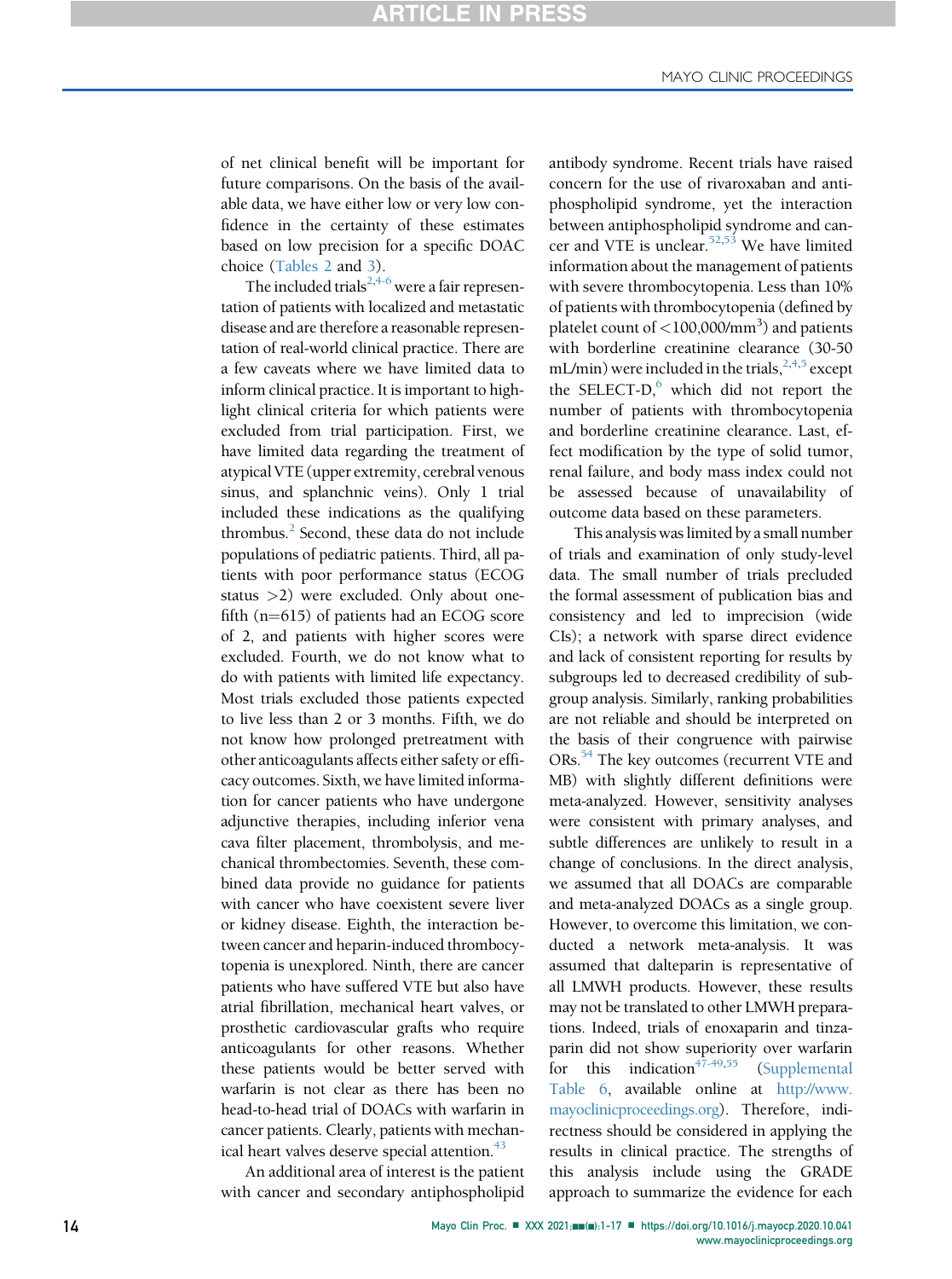patient-important outcome. We provided estimates of both absolute and relevant benefit as well as certainty of the evidence for each estimate of effect size, provided results with both standard and more conservative models for analysis, performed sensitivity analyses using both Bayesian and frequentist approaches for network meta-analysis, and created evidence maps and reconciliation tables to summarize and to contextualize all previous SRMAs on this topic. One of the key strengths is our commitment to maintain LISRs and to incorporate new evidence as it becomes available.<sup>10</sup> Thus, we continue to monitor for results of CANVAS (NCT02744092), CASTA-DIVA (NCT02746185), PRIORITY (NCT031394 87), and CONKO-011 (NCT02583191).

## **CONCLUSION**

DOACs should be considered a standard of care for the treatment of CAT, with caution in patients with high risk of bleeding. Current evidence favors the use of apixaban for the treatment of CAT among other DOACs.

#### ACKNOWLEDGMENTS

Drs Riaz and Fuentes contributed equally as first authors.

# SUPPLEMENTAL ONLINE MATERIAL

Supplemental material can be found online at [http://www.mayoclinicproceedings.org.](http://www.mayoclinicproceedings.org) Supplemental material attached to journal articles has not been edited, and the authors take responsibility for the accuracy of all data.

Abbreviations and Acronyms: CAT = cancer-associated thrombosis;  $CRNMB =$  clinically relevant nonmajor bleeding; DOAC = direct oral anticoagulant; DL = DerSimonian and Laird;  $GI =$  gastrointestinal;  $GU =$  genitourinary;  $HK = Har$ tung-Knapp; HKSJ = Hartung-Knapp-Sidik-Jonkman; GRADE = Grading of Recommendations Assessment, Development, and Evaluation;  $LIST = living$  interactive systematic review;  $LIVE =$  living, interactive evidence;  $LWWW =$  low-molecularweight heparin;  $MB =$  major bleeding;  $OR =$  odds ratio; PRISMA = Preferred Reporting Items for Systematic Reviews and Meta-Analyses;  $RCT$  = randomized controlled trial;  $SOF$  = summary of findings;  $SRNA =$  systematic review and metaanalysis;  $SRNMA$  = systematic review and network metaanalysis;  $VTE =$  venous thromboembolism

Affiliations (Continued from the first page of this article.): From Mayo Clinic, Rochester, MN (I.B.R., H.E.F., H.H., W.E.W., A.L.M., V.M., H.L., M.H.M., R.D.M.); Dow

University of Health Sciences, Karachi, Pakistan (S.A.A.N.); Banner University Medical Center, University of Arizona, Tucson, AZ (Q.-A.R.S.); Pritzker School of Medicine, University of Chicago, Chicago, IL (A.J.T.); Mayo Clinic, Phoenix, AZ (L.P., A.H.B.); Innlandet Hospital Trust, Division Gjøvik, Norway (P.O.V.); and University of Kansas School of Medicine, Wichita (R.G.B.).

Potential Competing Interests: Robert D. McBane 2nd declares research funding from Bristol-Myers Squibb related to the EVE trial. All the other authors have no conflicts of interest to declare.

Correspondence: Address to M. Hassan Murad, MD, MPH, Professor of Medicine, Director, Mayo Clinic Evidence-Based Practice Center, 200 First St SW, Rochester, MN 55905 ([Murad.Mohammad@mayo.edu](mailto:Murad.Mohammad@mayo.edu)).

#### <span id="page-14-12"></span><span id="page-14-11"></span><span id="page-14-10"></span><span id="page-14-9"></span>ORCID

Irbaz Bin Riaz: (D [https://orcid.org/0000-0003-4249-0311;](https://orcid.org/0000-0003-4249-0311) [Harry E. Fuentes:](https://orcid.org/0000-0003-4249-0311) **[https://orcid.org/0000-0002-7837-](https://orcid.org/0000-0002-7837-8359)** [8359; Syed Arsalan Ahmed Naqvi:](https://orcid.org/0000-0002-7837-8359) (b) [https://orcid.org/](https://orcid.org/0000-0002-3131-2088) [0000-0002-3131-2088; Waldemar E. Wysokinski:](https://orcid.org/0000-0002-3131-2088) [https://orcid.org/0000-0002-8119-6206; Ariela L. Marshall:](https://orcid.org/0000-0002-8119-6206) **b** [https://orcid.org/0000-0001-7388-0422; Victor Montori:](https://orcid.org/0000-0001-7388-0422) **b** [https://orcid.org/0000-0003-0595-2898; Robert G.](https://orcid.org/0000-0003-0595-2898) [Badgett:](https://orcid.org/0000-0003-0595-2898) [https://orcid.org/0000-0003-2888-3303;](https://orcid.org/0000-0003-2888-3303) [Mohammad Hassan Murad:](https://orcid.org/0000-0003-2888-3303) (iD [https://orcid.org/0000-](https://orcid.org/0000-0001-5502-5975) [0001-5502-5975; Robert D. McBane:](https://orcid.org/0000-0001-5502-5975) (b) [https://orcid.org/](https://orcid.org/0000-0001-8727-8029) [0000-0001-8727-8029](https://orcid.org/0000-0001-8727-8029)

#### **REFERENCES**

- <span id="page-14-0"></span>1. Lee AYY, Levine MN, Baker RI, et al. Low-molecular-weight heparin versus a coumarin for the prevention of recurrent venous thromboembolism in patients with cancer. N Engl J Med. 2003;349(2):146-153.
- <span id="page-14-1"></span>2. McBane RD II, Wysokinski WE, Le-Rademacher JG, et al. Apixaban and dalteparin in active malignancy-associated venous thromboembolism: the ADAM VTE trial. | Thromb Haemost. 2020;18(2):411-421.
- <span id="page-14-2"></span>3. Lee AYY. Anticoagulant therapy for venous thromboembolism in cancer. N Engl J Med. 2020;382(17):1650-1652.
- <span id="page-14-3"></span>4. Agnelli G, Becattini C, Meyer G, et al. Apixaban for the treatment of venous thromboembolism associated with cancer. N Engl J Med. 2020;382(17):1599-1607.
- <span id="page-14-7"></span>5. Raskob GE, van Es N, Verhamme P, et al. Edoxaban for the treatment of cancer-associated venous thromboembolism. N Engl J Med. 2018;378(7):615-624.
- <span id="page-14-8"></span>6. Young AM, Marshall A, Thirlwall J, et al. Comparison of an oral factor Xa inhibitor with low molecular weight heparin in patients with cancer with venous thromboembolism: results of a randomized trial (SELECT-D). J Clin Oncol. 2018;36(20): 2017-2023.
- <span id="page-14-4"></span>7. Fuentes HE, McBane RD II, Wysokinski WE, et al. Direct oral factor Xa inhibitors for the treatment of acute cancerassociated venous thromboembolism: a systematic review and network meta-analysis. Mayo Clin Proc. 2019;94(12):2444- 2454.
- <span id="page-14-5"></span>8. Elliott JH, Turner T, Clavisi O, et al. Living systematic reviews: an emerging opportunity to narrow the evidence-practice gap. PLoS Med. 2014;11(2):e1001603.
- <span id="page-14-6"></span>9. Key NS, Khorana AA, Kuderer NM, et al. Venous thromboembolism prophylaxis and treatment in patients with cancer: ASCO clinical practice guideline update. J Clin Oncol. 2020; 38(5):496-520.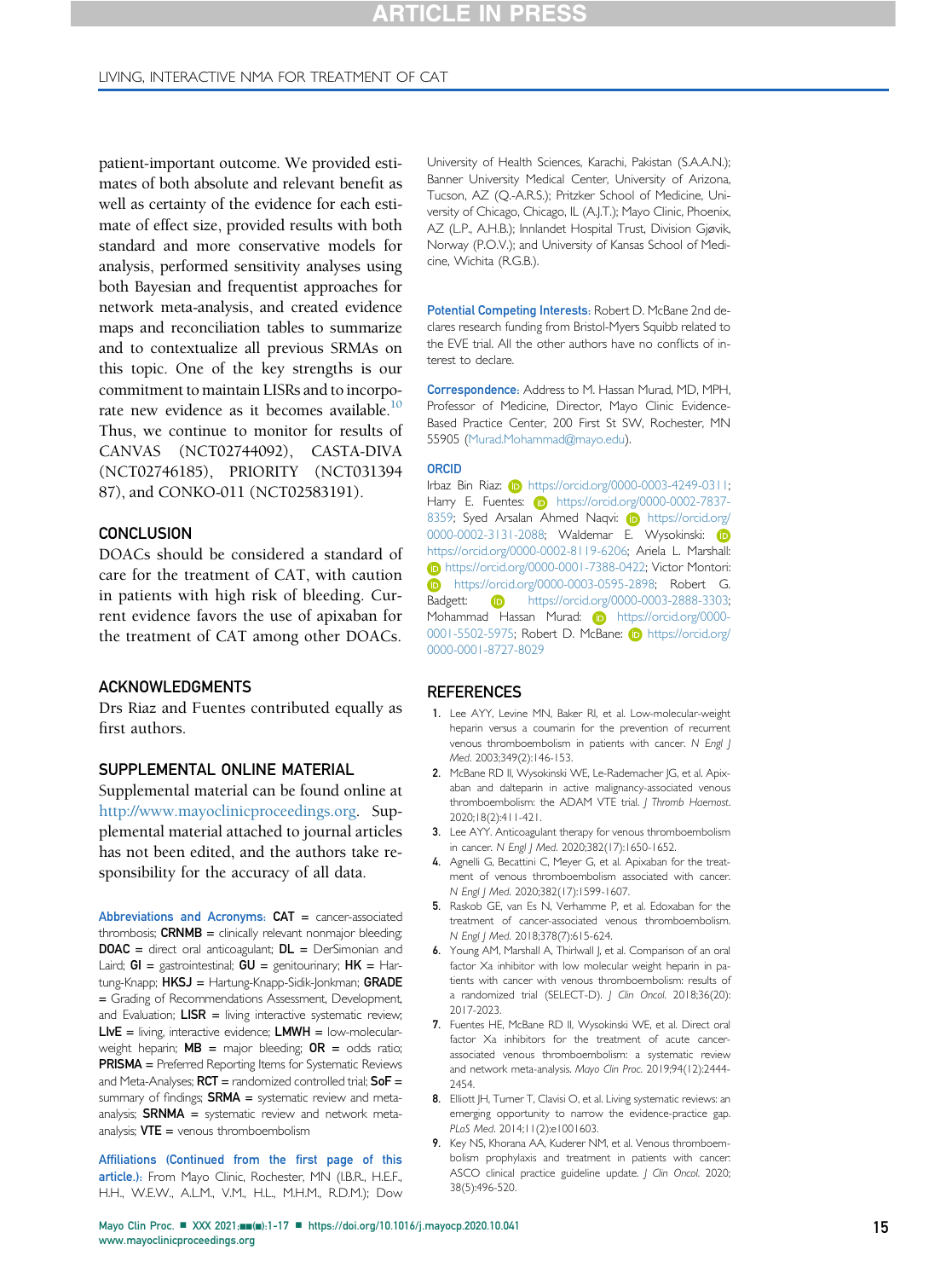- <span id="page-15-0"></span>10. Riaz IB, He H, Naqvi SAA, et al. Living interactive evidence (LIvE) synthesis framework for living interactive systematic reviews (LISRs). [https://cat.network-meta-analysis.com/#sec](https://cat.network-meta-analysis.com/#sec-framework)[framework.](https://cat.network-meta-analysis.com/#sec-framework) Accessed July 10, 2020.
- <span id="page-15-1"></span>11. Liberati A, Altman DG, Tetzlaff J, et al. The PRISMA statement for reporting systematic reviews and meta-analyses of studies that evaluate healthcare interventions: explanation and elaboration. BMJ. 2009;339:b2700.
- <span id="page-15-2"></span>12. Marshall IJ, Noel-Storr A, Kuiper J, Thomas J, Wallace BC. Machine learning for identifying randomized controlled trials: an evaluation and practitioner's guide. Res Synth Methods. 2018; 9(4):602-614.
- <span id="page-15-3"></span>13. Schulman S, Kearon C. Definition of major bleeding in clinical investigations of antihemostatic medicinal products in nonsurgical patients. J Thromb Haemost. 2005;3(4):692-694.
- <span id="page-15-4"></span>14. Sterne JAC, Savović J, Page MJ, et al. RoB 2: a revised tool for assessing risk of bias in randomised trials. BMJ. 2019;366:l4898.
- <span id="page-15-5"></span>15. Hespanhol L, Vallio CS, Costa LM, Saragiotto BT. Understanding and interpreting confidence and credible intervals around effect estimates. Braz | Phys Ther. 2019;23(4):290-301.
- <span id="page-15-6"></span>16. Dias S, Sutton AJ, Ades AE, Welton NJ. Evidence synthesis for decision making 2: a generalized linear modeling framework for pairwise and network meta-analysis of randomized controlled trials. Med Decis Making. 2013;33(5):607-617.
- 17. Dias S, Sutton AJ, Welton NJ, Ades AE. Evidence synthesis for decision making 3: heterogeneity-subgroups, metaregression, bias, and bias-adjustment. Med Decis Making. 2013;33(5):618-640.
- 18. Spiegelhalter DJ, Best NG, Carlin BP, Van Der Linde A. Bayesian measures of model complexity and fit. J R Stat Soc Series B Stat Methodol. 2002;64(4):583-639.
- <span id="page-15-7"></span>19. Brignardello-Petersen R, Murad MH, Walter SD, et al. GRADE approach to rate the certainty from a network meta-analysis: avoiding spurious judgments of imprecision in sparse networks. J Clin Epidemiol. 2019;105:60-67.
- <span id="page-15-8"></span>20. Tonin FS, Rotta I, Mendes AM, Pontarolo R. Network metaanalysis: a technique to gather evidence from direct and indirect comparisons. Pharm Pract (Granada). 2017;15(1):943.
- <span id="page-15-9"></span>21. Deeks JJ, Higgins JPT, Altman DG. Chapter 10: Analysing data and undertaking meta-analyses. In: Higgins JPT, Thomas J, Chandler J, et al, eds. Cochrane Handbook for Systematic Reviews of Interventions version 6.1 (updated September 2020). Cochrane, 2020. [www.training.cochrane.org/handbook.](http://www.training.cochrane.org/handbook) Accessed July 10, 2020.
- <span id="page-15-10"></span>22. IntHout J, Ioannidis JPA, Borm GF. The Hartung-Knapp-Sidik-Jonkman method for random effects meta-analysis is straightforward and considerably outperforms the standard DerSimonian-Laird method. BMC Med Res Methodol. 2014; 14(1):25.
- <span id="page-15-11"></span>23. Jackson D, Law M, Rücker G, Schwarzer G. The Hartung-Knapp modification for random-effects meta-analysis: a useful refinement but are there any residual concerns? Stat Med. 2017; 36(25):3923-3934.
- <span id="page-15-12"></span>24. Guyatt GH, Oxman AD, Vist GE, et al. GRADE: an emerging consensus on rating quality of evidence and strength of recommendations. BMJ. 2008;336(7650):924-926.
- <span id="page-15-13"></span>25. Marshall A, Levine M, Hill C, et al. Treatment of cancerassociated venous thromboembolism: 12-month outcomes of the placebo versus rivaroxaban randomization of the SELECT-D Trial (SELECT-D: 12m). / Thromb Haemost. 2020; 18(4):905-915.
- <span id="page-15-14"></span>26. Mulder FI, Bosch FTM, Young AM, et al. Direct oral anticoagulants for cancer-associated venous thromboembolism: a systematic review and meta-analysis. Blood. 2020;136(12):1433-1441.
- <span id="page-15-28"></span>27. Giustozzi M, Agnelli G, Del Toro-Cervera J, et al. Direct oral anticoagulants for the treatment of acute venous thromboembolism associated with cancer: a systematic review and metaanalysis. Thromb Haemost. 2020;120(7):1128-1136.
- <span id="page-15-17"></span>28. Wongsaengsak S, Ball S, Khandelwal N, et al. Direct oral anticoagulants compared to low-molecular-weight heparin in the

treatment of cancer-associated thromboembolism: an updated meta-analysis of randomized controlled trials. Blood. 2019; 134(suppl 1):4962.

- <span id="page-15-25"></span>29. Brunetti ND, Tricarico L, Correale M, et al. Direct oral anticoagulants more effective than low-molecular-weight heparin for venous thrombo-embolism in cancer: an updated meta-analysis of randomized trials. J Thromb Thrombolysis. 2020;50(2):305-310.
- <span id="page-15-26"></span>30. Li A, Garcia DA, Lyman GH, Carrier M. Direct oral anticoagulant (DOAC) versus low-molecular-weight heparin (LMWH) for treatment of cancer associated thrombosis (CAT): a systematic review and meta-analysis. Thromb Res. 2019;173:158-163.
- <span id="page-15-15"></span>31. Monreal M, Falgá C, Valdés M, et al. Fatal pulmonary embolism and fatal bleeding in cancer patients with venous thromboembolism: findings from the RIETE registry. J Thromb Haemost. 2006;4(9):1950-1956.
- <span id="page-15-16"></span>32. Svendsen E, Karwinski B, Prevalence of pulmonary embolism at necropsy in patients with cancer. J Clin Pathol. 1989;42(8):805-809.
- <span id="page-15-18"></span>33. Posch F, Königsbrügge O, Zielinski C, Pabinger I, Ay C. Treatment of venous thromboembolism in patients with cancer: a network meta-analysis comparing efficacy and safety of anticoagulants. Thromb Res. 2015;136(3):582-589.
- 34. Rossel A, Robert-Ebadi H, Combescure C, et al. Anticoagulant therapy for acute venous thrombo-embolism in cancer patients: a systematic review and network meta-analysis. PLoS One. 2019;14(3):e0213940.
- 35. Vedovati MC, Giustozzi M, Bonitta G, Agnelli G, Becattini C. Efficacy and safety of anticoagulant agents in patients with venous thromboembolism and cancer: a network meta-analysis. Thromb Res. 2018;170:175-180.
- 36. Sobieraj DM, Baker WL, Smith E, et al. Anticoagulation for the treatment of cancer-associated thrombosis: a systematic review and network meta-analysis of randomized trials. Clin Appl Thromb Hemost. 2018;24(9, suppl):182S-187S.
- <span id="page-15-19"></span>37. Ashrani AA, Gullerud RE, Petterson TM, Marks RS, Bailey KR, Heit JA. Risk factors for incident venous thromboembolism in active cancer patients: a population based case-control study. Thromb Res. 2016;139:29-37.
- <span id="page-15-20"></span>38. Petterson TM, Marks RS, Ashrani AA, Bailey KR, Heit JA. Risk of site-specific cancer in incident venous thromboembolism: a population-based study. Thromb Res. 2015;135(3):472-478.
- <span id="page-15-21"></span>39. King CS, Holley AB, Moores LK. Moving toward a more ideal anticoagulant: the oral direct thrombin and factor Xa inhibitors. Chest. 2013;143(4):1106-1116.
- <span id="page-15-22"></span>40. Farge D, Frere C, Connors JM, et al. 2019 international clinical practice guidelines for the treatment and prophylaxis of venous thromboembolism in patients with cancer. Lancet Oncol. 2019; 20(10):e566-e581.
- 41. Lyman GH, Khorana AA, Kuderer NM, et al. Venous thromboembolism prophylaxis and treatment in patients with cancer: American Society of Clinical Oncology clinical practice guideline update. J Clin Oncol. 2013;31(17):2189-2204.
- 42. National Comprehensive Cancer Network. Clinical practice guidelines in oncology. Cancer-associated venous thromboembolic disease (version.1.2020). [https://www.nccn.org/](https://www.nccn.org/professionals/physician_gls/pdf/vte.pdf) [professionals/physician\\_gls/pdf/vte.pdf](https://www.nccn.org/professionals/physician_gls/pdf/vte.pdf). Accessed July 10, 2020.
- <span id="page-15-23"></span>43. Mosarla RC, Vaduganathan M, Qamar A, Moslehi J, Piazza G, Giugliano RP. Anticoagulation strategies in patients with cancer. JACC. 2019;73(11):1336-1349.
- 44. Ay C, Beyer-Westendorf J, Pabinger I. Treatment of cancerassociated venous thromboembolism in the age of direct oral anticoagulants. Ann Oncol. 2019;30(6):897-907.
- 45. Kraaijpoel N, Carrier M. How I treat cancer-associated venous thromboembolism. Blood. 2019;133(4):291-298.
- <span id="page-15-24"></span>46. Khorana AA. Venous thromboembolism and prognosis in cancer. Thromb Res. 2010;125(6):490-493.
- <span id="page-15-27"></span>47. Deitcher SR, Kessler CM, Merli G, Rigas JR, Lyons RM, Fareed J. Secondary prevention of venous thromboembolic events in patients with active cancer: enoxaparin alone versus initial enoxaparin followed by warfarin for a 180-day period. Clin Appl Thromb Hemost. 2006;12(4):389-396.